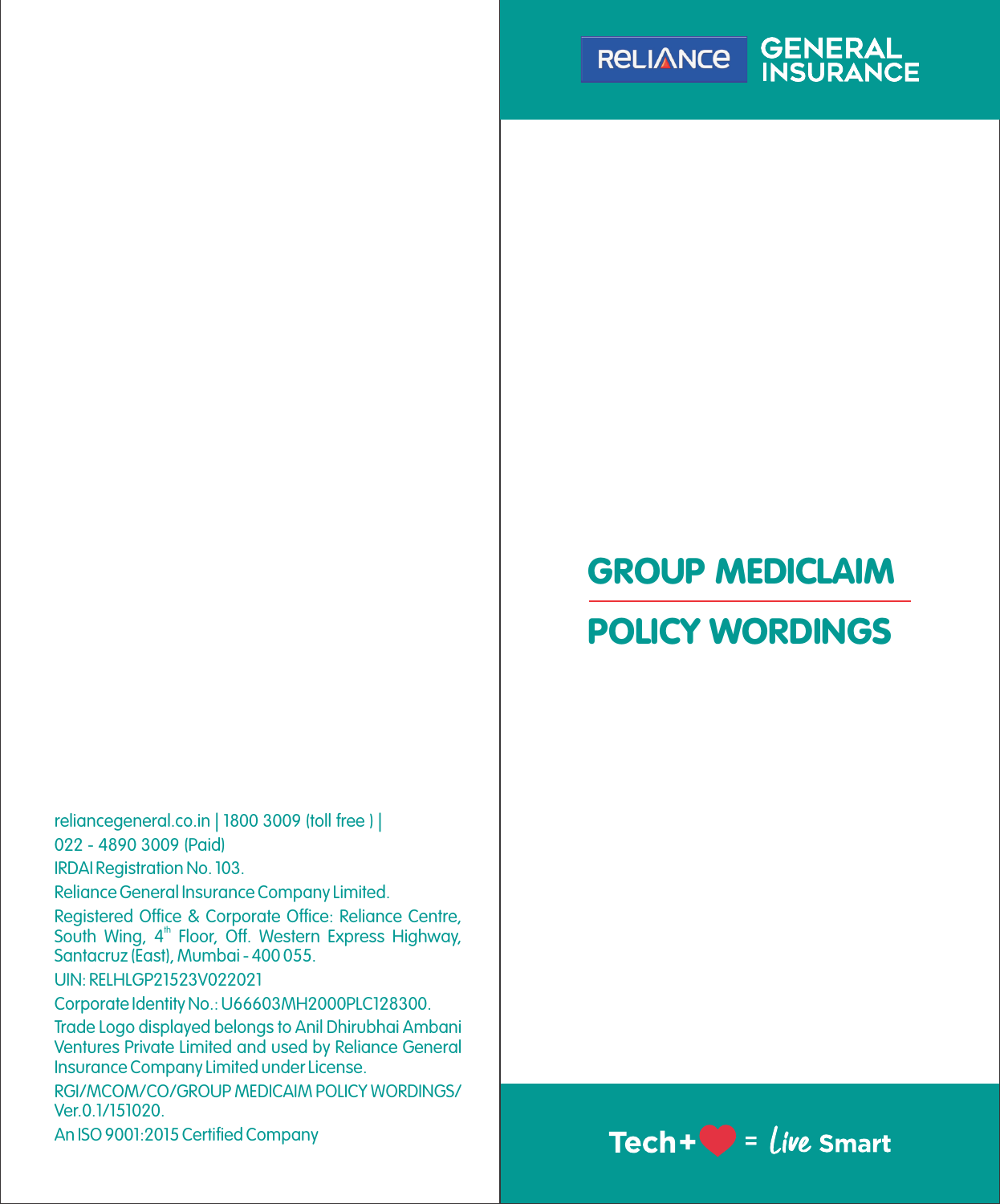#### **Group Mediclaim Policy Wordings**

### **1 Preamble**

WHEREAS the policyholder designated in the Schedule to this Group Mediclaim having by a proposal and declaration together with any statement, report or other document which shall be the basis of the contract and shall be deemed to be incorporated herein, has applied to Reliance General Insurance Company Limited (hereinafter called "the Company") for the insurance hereinafter set forth and paid appropriate premium for the period as specified in the Schedule.

NOW THIS POLICY WITNESSETH that subject to the terms, conditions, exclusions and definitions contained herein or endorsed or otherwise expressed hereon the Company, undertakes, that if during the Policy Period as specified in the Schedule, any claim is incurred which becomes admissible and payable under this Policy then the Company shall pay for such claim, as per terms conditions and benefits and exclusions and the limit of Sum insured as set forth in this policy.

#### **2 Definitions**

The terms defined below have the meanings as ascribed to them below wherever they appear in this Policy and, where appropriate, references to the singular include references to the plural; references to the male include the female and references to any statutory enactment include subsequent changes to the same and vice versa.

- 1. **"Accident"** is a sudden, unforeseen and involuntary event caused by external visible and violent means.
- 2. **Any one illness** means continuous period of illness and includes relapse within 45 days from the date of last consultation with the Hospital/Nursing Home where treatment was taken.
- 3. **Ambulance** means road vehicle operated by a licensed / authorized service provider and equipped for the transport and paramedical treatment of the person requiring medical attention.
- 4. **Authority** means the Insurance Regulatory and Development Authority of India established under sub section 1 of section 3 of the IRDA Act 1999.
- 5. A**YUSH Treatment** refers to the medical and / or hospitalization treatments given under Ayurveda, Yoga and Naturopathy, Unani, Siddha and Homeopathy systems.
- 6. An AYUSH Hospital is a healthcare facility wherein medical/surgical/para-surgical treatment procedures and interventions are carried out by AYUSH Medical Practitioner(s) comprising of any of the following:
	- a. Central or State Government AYUSH Hospital; or
	- b. Teaching hospital attached to AYUSH College recognized by the Central Government/Central Council of Indian Medicine/Central Council for Homeopathy; or
	- c. AYUSH Hospital, standalone or co-located with inpatient healthcare facility of any recognized system of medicine, registered with the local authorities, wherever applicable, and is under the supervision of a qualified registered AYUSH Medical Practitioner and must comply with all the following criterion:
- i. Having at least 5 in-patient beds;
- ii. Having qualified AYUSH Medical Practitioner in charge round the clock:
- iii. Having dedicated AYUSH therapy sections as required and/or has equipped operation theatre where surgical procedures are to be carried out;
- iv. Maintaining daily records of the patients and making them accessible to the insurance company's authorized representative.
- 7. AYUSH Day Care Centre:

AYUSH Day Care Centre means and includes Community Health Centre (CHC), Primary Health Centre (PHC), Dispensary, Clinic, Polyclinic or any such health centre which is registered with the local authorities, wherever applicable and having facilities for carrying out treatment procedures and medical or surgical/para-surgical interventions or both under the supervision of registered AYUSH Medical Practitioner (s) on day care basis without in-patient services and must comply with all the following criterion:

- i. Having qualified registered AYUSH Medical Practitioner(s) in charge;
- ii. Having dedicated AYUSH therapy sections as required and/or has equipped operation theatre where surgical procedures are to be carried out;
- iii. Maintaining daily records of the patients and making them accessible to the insurance company's authorized representative.

(Explanation: Medical Practitioner referred in the definition of "AYUSH Hospital" and "AYUSH Day Care Centre" shall carry the same meaning as defined in the definition of "Medical Practitioner" under Chapter I of Guidelines)

AYUSH Hospitals referred above should also hold either pre-entry level certificate (or higher level of certificate) issued by National Accreditation Board for Hospitals and Healthcare Providers (NABH) or State Level Certificate (or higher level of certificate) under national Quality Assurance Standards (NQAS), issued by National Health Systems Resources Centre (NHSRC).

- 8. **"Bank Rate"** means Bank Rate fixed by the Reserve Bank of India (RBI) at the beginning of the financial year in which claims has fallen due.
- 9. **"Cashless Facility"** means a facility extended by the company to the insured where the payments, of the costs of treatment undergone by the insured in accordance with the policy terms and conditions, are directly made to the network provider by the insurer to the extent of pre-authorization approved.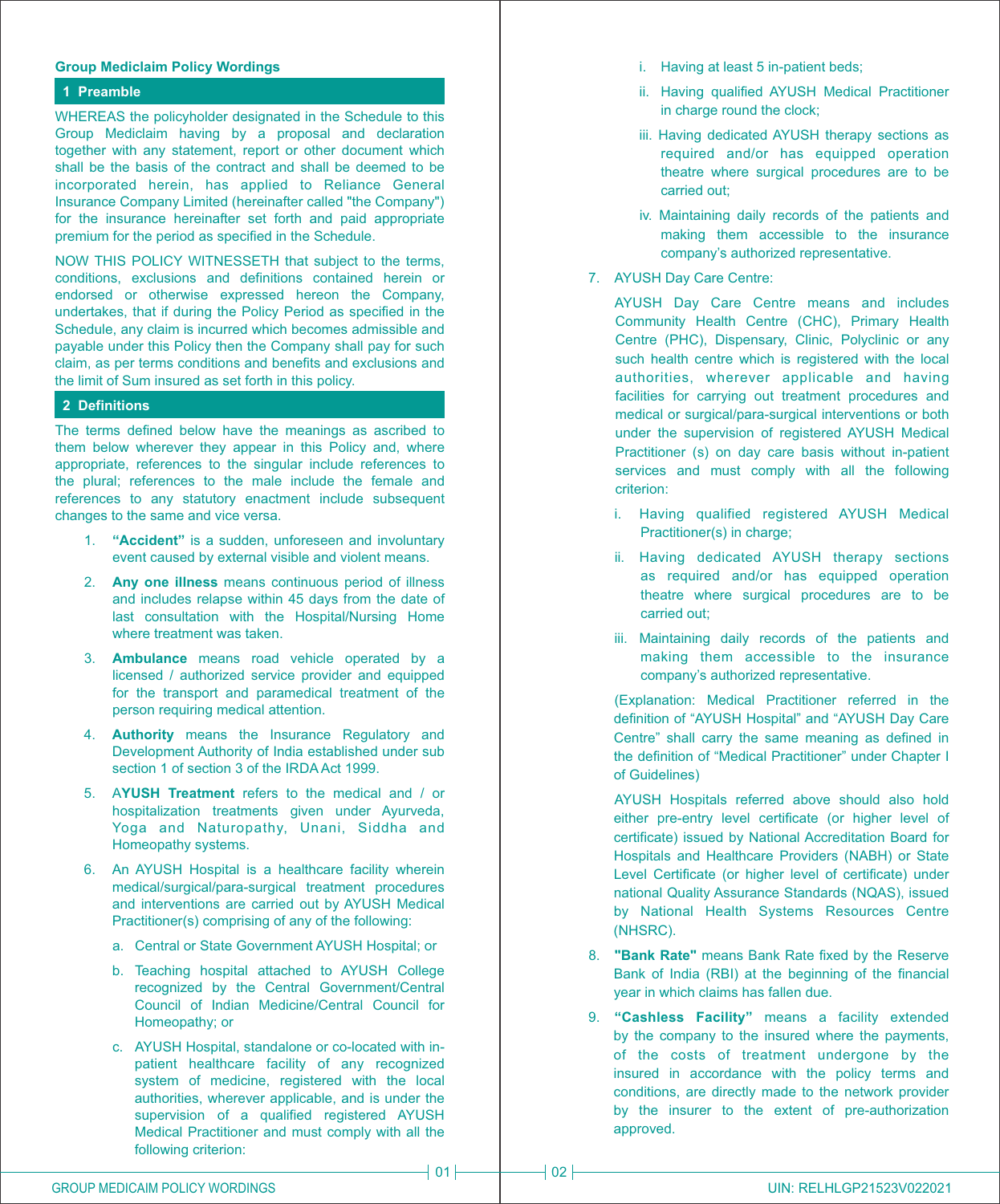- 10. **"Illness"** means a sickness or a disease or pathological condition leading to the impairment of normal physiological function which manifests itself during the Policy Period and requires medical treatment.
	- a. **Acute Condition** is a disease, Illness and injury that is likely to respond quickly to treatment which aims to return the person to his or her state of health immediately.
	- b. **"Chronic Condition"** is defined as a disease, illness, or injury that has one or more of the following characteristics
		- i. it needs ongoing or long term monitoring through consultation, examination, check-ups, and /or tests
		- ii. it needs ongoing or long-term control or relief of symptoms
		- iii. it requires insured rehabilitation or for you to be specially trained to cope with it
		- iv. it continues indefinitely
		- v. it recurs or is likely to recur.
- 11. **"Congenital Anomaly"** refers to a condition(s) which is present since birth, and which is abnormal with reference to form, structure or position.
	- a. Internal Congenital anomaly "Internal Congenital Anomaly" means Congenital anomaly which is not in the visible and accessible parts of the body.
	- b. External Congenital anomaly Congenital anomaly which is in the visible and accessible parts of the body.
- 12. **"Co-Payment"** is a cost-sharing requirement under a health insurance policy that provides that the policyholder/insured will bear a specified percentage of the admissible claim amount. A co-payment does not reduce the sum insured
- 13. "Condition Precedent" means a policy term or condition upon which the Insurer's liability under the policy is conditional upon.
- 14. **"Day Care Treatment"** refers to medical treatment, and /or surgical procedure which is :
	- i. Undertaken under General or Local Anesthesia in a hospital/ day care centre in less than 24 hours because of technological advancement, and
	- ii. Which would have otherwise required a hospitalisation of more than 24 hours.
	- iii. Treatment normally taken on an out-patient basis is not included in scope of this definition.
	- iv. Day Care Treatment shall only include procedures listed in Annexure D.
- 15. "Day care centre" means any institution established for day care treatment of illness and/or injuries or a medical setup within a hospital and which has been registered with the local authorities, wherever

applicable and is under the supervision of a registered and qualified medical practitioner AND must comply with all minimum criteria as under:

- has qualified nursing staff under its employment;
- has qualified medical practitioner/s in charge:
- has a fully equipped operation theatre of its own where surgical procedures are carried out;
- maintains daily records of patients and will make there accessible to the insurance company's authorized personnel
- 16. Deductible means a cost sharing requirement under a health insurance policy that provides that the insurer will not be liable for a specified rupee amount in case of indemnity policies and for a specified number of days/hours in case of hospital cash policies which will apply before any benefits are payable by the insurer. A deductible does not reduce the Sum Insured. (Insurers to define whether the deductible is applicable per year, per life or per event and the manner of applicability of the specific deductible)
- 17. Dental treatment means a treatment related to teeth or structures supporting teeth including examinations, fillings (where appropriate), crowns, extractions and surgery.
- 18. **"Domicilliary hospitalisation"** means medical treatment for an illness/disease/injury which in the normal course require care and treatment at a hospital but is actually taken while confined at home under any of the following circumstances:
	- a. the condition of the patient is such that he/she cannot be removed to Hospital/or
	- b. the patient takes treatment at home on account of non-availability of room in a hospital.
- 19. **"Emergency Care"** means management for severe illness or injury which results in symptoms which occur suddenly and unexpectedly, and requires immediate care by a medical practitioner to prevent death or serious long term impairment of the insured person's health.
- 20. **"Family"** means as defined in the policy schedule
- 21. **"Hospital"** means any institution established for inpatient care and day care treatment of illness and / or injuries and which has been registered as a hospital with the local authorities under the Clinical Establishments (Registration and Regulation) Act 2010 or under the enactments specified under the Schedule of Section 56(1) of the said ACT or complies with all minimum criteria as under:
	- a. has qualified nursing staff under its employment round the clock;
	- b. has at least 10 inpatient beds, in those towns having a population of less than 10,00,000 and 15 inpatient beds in all other places;
	- c. has qualified medical practitioner(s) in charge round the clock;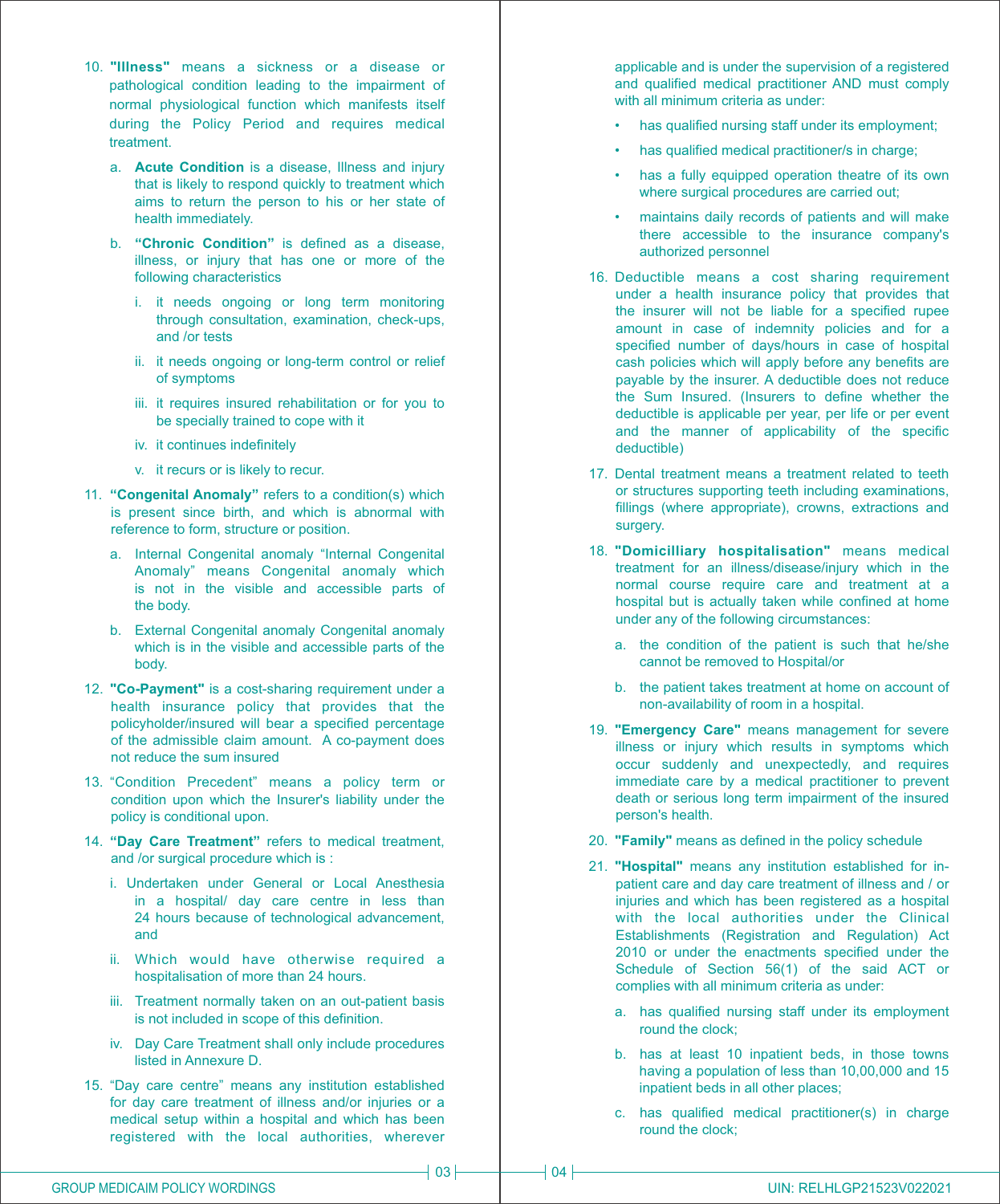- d. has a fully equipped operation theatre of its own where surgical procedures are carried out
- e. maintains daily records of patients and will make these accessible to the Insurance company's authorized personnel.
- 22. **"Hospitalisation"** means admission in a hospital for a minimum period of 24 Inpatient care consecutive hours except for specified procedures/treatments where such admission could be for a period of less than 24 consecutive hours.
- 23. **"Injury"** means accidental physical bodily harm excluding illness or disease solely and directly caused by external, violent and visible and evident means which is verified and certified by a medical practitioner.
- 24. **"Intensive Care Unit"** means an indentified section, ward or wing of a hospital which is under the constant supervision of a dedicated medical practitioner(s), and which is specially equipped for the continuous monitoring and treatment of patients who are in critical condition, or require life support facilities and where the level of care and supervision is considerably more sophisticated and intensive than in the ordinary and other wards.
- 25. **ICU (Intensive Care Unit) Charges** means the amount charged by a Hospital towards ICU expenses which shall include the expenses for ICU bed, general medical support services provided to any ICU patient including monitoring devices, critical care nursing and intensivist charges.
- 26. Maternity expenses
	- a) medical treatment expenses traceable to childbirth (including complicated deliveries and caesarean sections incurred during hospitalization);
	- b) expenses towards lawful medical termination of pregnancy during the policy period.
- 27. **"In-patient care"** means treatment for which the insured person has to stay in a hospital for more than 24 hours for a covered event.
- 28. **"Insurer/Company"** means i.e Reliance General Insurance Company Limited.
- 29. **Insured/Insured Person/Insured beneficiary:** A person accepted by the Company to be insured under this Policy and who meets and continues to meet all the eligibility requirements and whose name specifically appears under Insured (Insured Person) in the Policy Schedule and with respect to whom the premium has been received by the Company.
- 30. **"Medical Advice"** means any consultation or advice from a medical practitioner including the issuance of any prescription or repeat prescription.
- 31. **"Medical Expenses"** means those expenses that an insured person has necessarily and actually incurred for medical treatment on account of illness or accident on the advice of a Medical Practitioner, as long as these are no more than would have been payable if the insured person had not been insured and no more

than other hospitals or Medical Practitioners in the same locality would have charged for the same medical treatment.

- 32. **"Medical Practitioner"** is a person who holds a valid registration from the medical council of any state or Medical Council of India or Council for Indian Medicine or for Homeopathy Set up by the Govt of India or a State Government and is thereby entitled to practice medicine within its jurisdiction; and is acting within the scope and jurisdiction of his license Medical Practitioner for Mental Illness shall be in accordance with The Mental Healthcare Act, 2017. The registered practitioner should not be the Policyholder/Insured or their close family member. Physician', wherever mentioned under this Policy shall also satisfy the definition of a Medical Practitioner
- 33. **"Medically necessary treatment"** is defined as any treatment, tests, medication, or stay in hospital or part of stay in a hospital which
	- i. Is required for the medical management of the illness or injury suffered by the insured;
	- ii. Must not exceed the level of care necessary to provide safe, adequate and appropriate medical care in scope, duration, or intensity;
	- iii. Must have been prescribed by a medical practitioner;
	- iv. Must conform to the professional standards widely accepted in international medical practice or by the medical community in India.
- 34. **"Network Provider"** means hospitals or health care providers enlisted by an insurer, TPA or jointly by an insurer and TPA to provide medical services to an insured by a cashless facility.
- 35. **"Non- Network Provider"** means any hospital, day care centre or other provider that is not part of the network provider.
- 36. **"New Born Baby"** means baby born during the policy period and is aged upto 90 days.
- 37. **Notification of claim** means the process of intimating a claim to the insurer or TPA through any of the recognized modes of communication.
- 38. **OPD treatment** means the one in which the Insured visits a clinic / hospital or associated facility like a consultation room for diagnosis and treatment based on the advice of a Medical Practitioner. The Insured is not admitted as a day care or in-patient.
- 39. **"Policy"** is the Company's contract of insurance with the policyholder providing cover as detailed in this Policy Terms & conditions, the Proposal Form, Policy Schedule, Endorsements, if any and Annexures, form part of the contract and must be read together.
- 40. **Policyholder:** The person who is the Proposer and whose name specifically appears in the Policy Schedule as policy holder
- 41. **"Policy period"** means the period between the inception date/date of joining and the expiry date/date of exit as specified in the Schedule to this Policy or the cancellation of this policy, whichever is earlier.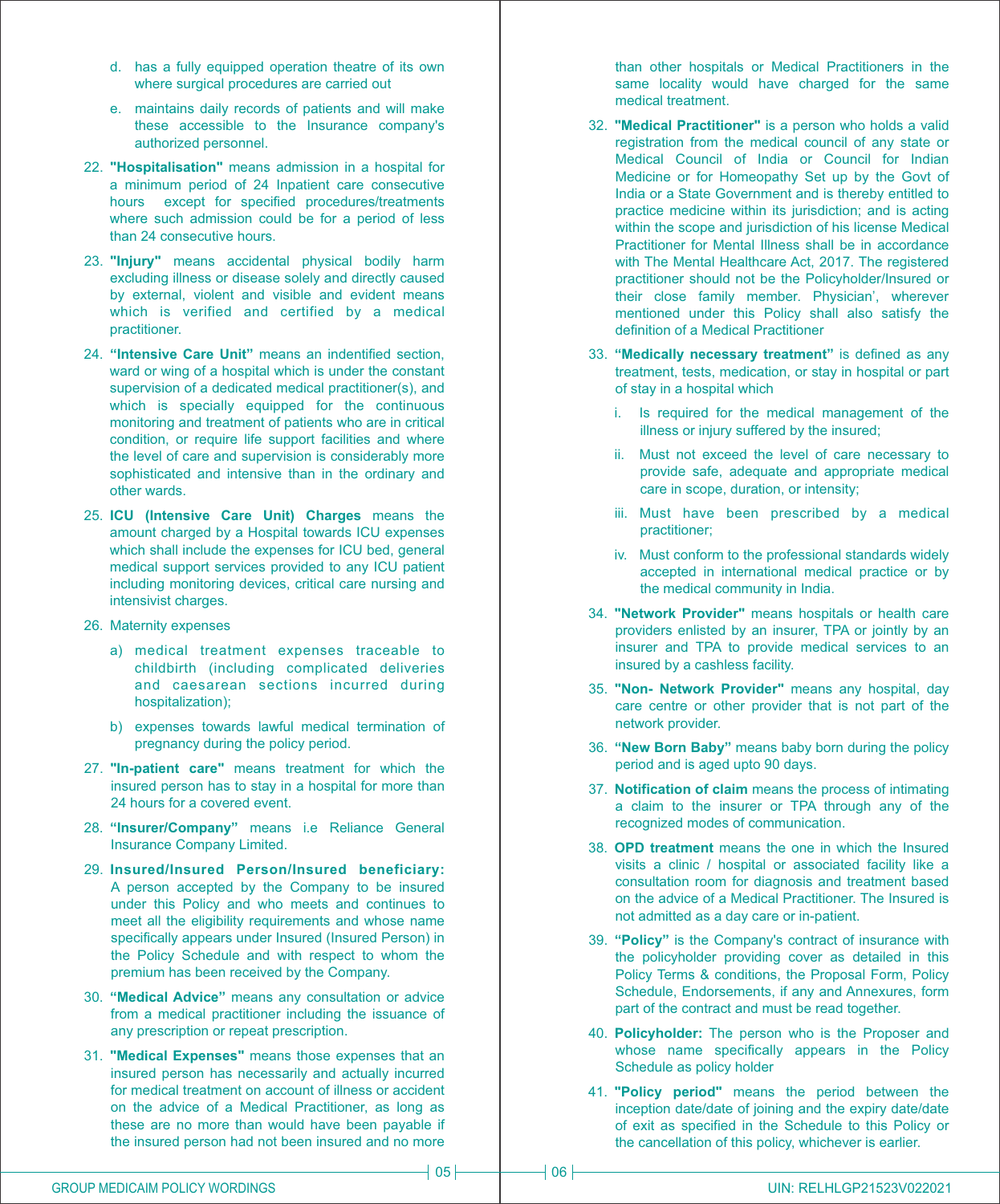- 42. **"Pre-existing Disease"** means any condition, ailment, injury or disease
	- a. That is/are diagnosed by a physician within 48 months prior to the effective date of the policy issued by the insurer or its reinstatement or
	- b. For which medical advice or treatment was recommended by, or received from, a physician within 48 months prior to the effective date of the policy issued by the insurer
- 43. **"Pre-hospitalisation medical expenses"** means Medical expenses incurred during pre-defined number of days preceding the hospitalization of the Insured Person, provided that:
	- i. Such medical expenses are incurred for the same condition for which the Insured Person's hospitalisation was required, and
	- ii. The in-patient hospitalisation claims for such hospitalisation is admissible by the Insurance Company.
- 44. **"Post hospitalisation medical expenses"** means medical expenses incurred during pre-defined number of days immediately after the insured person is discharged from the hospital provided that:
	- i. Such medical expenses are incurred for the same condition for which the Insured Person's hospitalisation was required, and
	- ii. The in-patient hospitalisation claims for such hospitalisation is admissible by the Company.
- 45. **"Qualified Nurse"** is a person who holds a valid registration from the Nursing council of India or the Nursing council of any state in India.
- 46. **"Reasonable and customary charges"** means the charges for services or supplies, which are the standard charges for the specific provider and consistent with the prevailing charges in the geographical area for identical or similar services, taking into account the nature of the illness/injury involved.
- 47. **"Room Rent"** means the amount charged by a Hospital towards Room and Boarding expenses and shall include the associated medical expenses.
- 48. **"Schedule"** means the document attached name so and to and the forming part of this Policy mentioning the details of the Insured/ Insured Person/s, the Sum Insured, the period and the limits to which benefits under the Policy are subject to.
- 49. **Sum Insured** means the pre-defined limit specified in the Policy Schedule. Sum Insured and Cumulative Bonus represents the maximum, total and cumulative liability for any and all claims made under the Policy, in respect of that Insured Person (on Individual basis) or all Insured Persons (on Floater basis) during the Policy Period
- 50. **"Surgery or Surgical Procedure"** Surgery or Surgical procedure means manual and/or operative procedure(s) required for treatment of an illness or injury, correction of deformities and defects, diagnosis

and cure of diseases, relief of suffering or prolongation of life, performed in a hospital or day care centre by a medical practitioner.

- 51. **Third party administrator (TPA):** Third party administrator or TPA means any person who is licensed under the IRDA (Third Party Administrators - Health Services) Regulations 2001 by the Authority, and is engaged, for a fee or remuneration by an insurance company to service this policy, for the purposes of providing health services.
- 52. **"Unproven/ Experimental treatment"** is treatment, including drug Experimental therapy, which is not based on established medical practice in India, is treatment experimental or unproven.
- 53. **Proposal Form** means a form to be filled in by the Prospect in written or electronic or any other format as approved by the Authority, for furnishing all material information as required by the insurer in respect of a risk, in order to enable the insurer to take informed decision in the context of underwriting the risk, and in the event of acceptance of the risk, to determine the rates, advantages, terms and conditions of the cover to be granted.

Explanation: "Material Information" shall mean all important, essential and relevant information sought by the Company in the proposal form and other connected documents to enable him to take informed decision in the context of underwriting the risk.

- 54. **Prospect** means any person who is potential customer of an insurer and is likely to enter into an insurance contract either directly with the insurer or through a Distribution Channel.
- 55. **Prospectus** means a document either in physical or electronic or any other format issued by the insurer to sell or promote the insurance products.
- 56. **Senior citizen** means any person who has completed sixty or more years of age as on the date of commencement or renewal of a health insurance policy.
- 57. **Telemedicine** means Medical consultation service availed via telecommunications and digital communication technologies by the Insured Person from a Medical Practitioner while taking treatment for the health condition that has resulted in an admissible Claim under a cover in this Policy. Such Telemedicine services shall be delivered in compliance with the Medical Council of India's 'Telemedicine Practice Guidelines' dated March 2020 or its subsequent amendments, if any.
- 58. **Mental Illness** means a substantial disorder of thinking, mood, perception, orientation or memory that grossly impairs judgment, behaviour, capacity to recognise reality or ability to meet the ordinary demands of life, mental conditions associated with the abuse of alcohol and drugs, but does not include mental retardation which is a condition of arrested or incomplete development of mind of a person, specially characterised by sub normality of intelligence.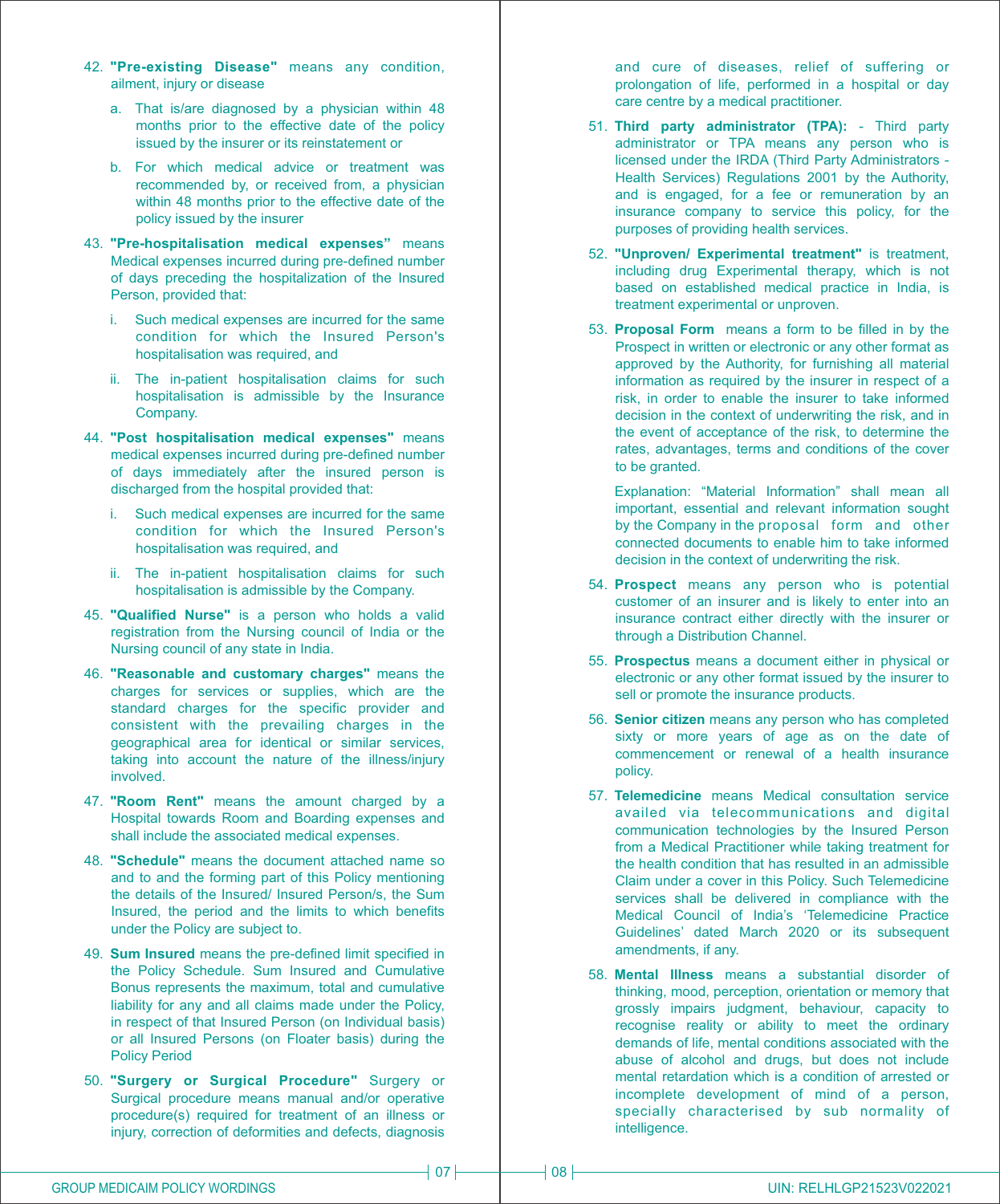- 59. **"Portability"** means, the right accorded to individual health insurance policyholders (including all members under family cover), to transfer the credit gained for pre- existing conditions and time bound exclusions, from one insurer to another insurer.
- 60. **"Migration"** means, the right accorded to health insurance policyholders (including all members under family cover and members of group health insurance policy), to transfer the credit gained for pre-existing conditions and time bound exclusions, with the same insurer.
- 61. **Complainant** means a policyholder or prospect or any beneficiary of an insurance policy who has filed a Complaint or Grievance against the Company or a Distribution Channel.
- 62. **Complaint or Grievance:** Complaint or Grievance means written expression (includes communication in the form of electronic mail or other electronic scripts), of dissatisfaction by a Complainant with insurer, Distribution Channels, intermediaries, insurance intermediaries or other regulated entities about an action or lack of action about the standard of service or deficiency of service of such insurer, Distribution Channels, intermediaries, insurance intermediaries or other regulated entities.

#### 63. **Disclosure to information norm**

The Policy shall be void and all premium paid hereon shall be forfeited to the Company, in the event of misrepresentation, mis-description or non-disclosure of any material fact

64. **Renewal:** means the terms on which the contract of insurance can be renewed on mutual consent with a provision of **Grace Period** for treating the renewal continuous for the purpose of gaining credit for preexisting diseases, time-bound exclusions and for all waiting periods.

# **3. Scope Of Cover**

The Policy Schedule and all Endorsement Schedules shall be as per terms and conditions accepted and agreed with the Policyholder.

The Company hereby agrees subject to the terms, conditions and exclusions contained or expressed in the Policy, to compensate the Insured Person as per the covers and limits specified in the Policy Schedule.

In addition to the terms laid out herein, liability arising due to any treatment relating to Mental Illness shall be assessed in accordance with the relevant provisions of The Mental Healthcare Act, 2017.

The total payment under all benefits under the Policy shall not exceed the Sum Insured mentioned in the Policy Schedule

#### 1. **InPatient Treatment**

If during the Policy Period any of the Insured Person undergoes Hospitalization for Inpatient Treatment on the written advice of a Medical Practitioner, then the Company will indemnify the Policyholder/Insured Person for the below incurred Medical Expenses:

- Room Rent
- Nursing
- Intensive care Unit (ICU).
- Medical Practitioner(s).
- Anesthesia, blood, oxygen, operation theatre charges, surgical appliances,
- Medicines, drugs and Consumables
- Diagnostic procedures
- The cost of prosthetic and other devices or equipment if implanted internally during a Surgical Procedure
- 2. **Pre- Hospitalization**

**The Company will indemnify the Policyholder/ Insured Person for the Pre- Hospitalisation Expenses upto 30 days, provided that:**

- i. such **Medical Expenses** are incurred in respect of the same condition for which **Insured Person** has taken Inpatient Treatment, and
- ii. **Company** has accepted the **Claim** for these Inpatient Treatment expenses under Benefit 1 **InPatient Treatment**
- 3. **Post Hospitalization**

**The Company will indemnify the Policyholder/ Insured Person for the Post Hospitalisation Expenses upto 60 days, provided that:**

- i. Such costs are incurred in respect of the same condition for which the Insured Person has taken Inpatient Treatment, and
- ii. Company has accepted the Claim for these Inpatient Treatment expenses under Benefit 1 InPatient Treatment

#### 4. **Day Care Treatment**

The Company will indemnify the Policyholder/ Insured Person for the Medical Expenses on the written advice of the Medical Practitioner, if during the Policy Period, any of the Insured Person undergoes a Day Care Treatment as defined and listed under this Policy

#### 5. **Domiciliary Hospitalisation**

- Domiciliary Hospitalisation means medical treatment for a period exceeding three days for disease/ injury which in the normal course would require care and treatment at a hospital/nursing home but is actually taken whilst confined at home in India under any of the following circumstances namely
- 1. The condition of the patient is such that he/she cannot be removed to Hospital/Nursing home, or
- 2. The patient cannot be admitted to Hospital/ Nursing Home for lack of accommodation therein.

Domiciliary hospitalisation benefits shall be subject to the Sum Insured as specified in the Schedule, and shall, in no case cover expenses incurred for: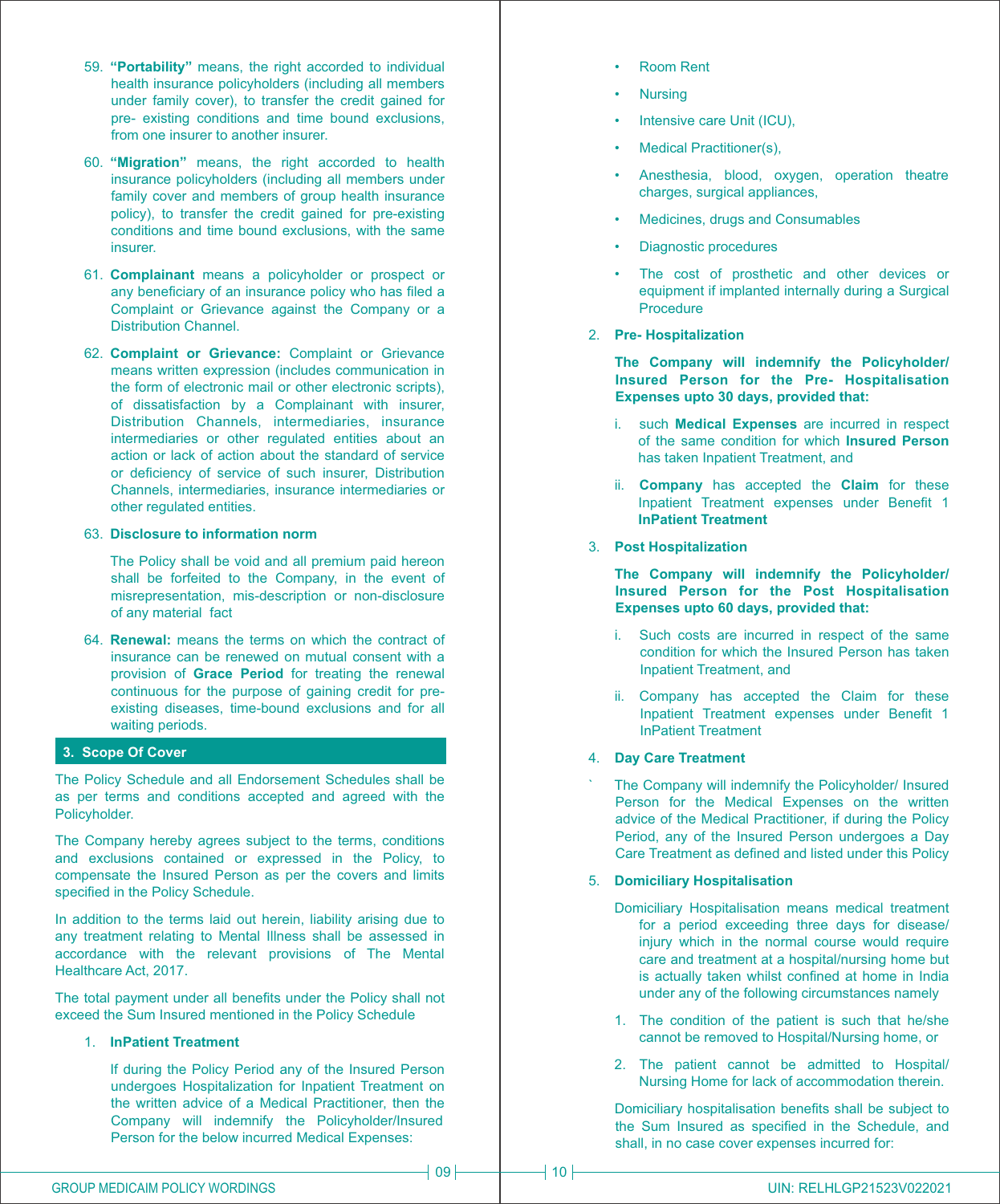Treatment of any of the following diseases/illness/ injury:

- i. Asthma
- ii. Bronchitis
- iii. Chronic nephritis and nephritic syndrome
- iv. Diarrhea & all types of dysenteries including gastroenteritis.
- v. Diabetes mellitus and insipidus
- vi. Epilepsy
- vii. Hypertension
- viii. Influenza, cough and cold
- ix. All psychiatric or psychosomatic disorders
- x. Pyrexia of unknown origin for less than 10 days
- xi. Tonsillitis and upper respiratory tract infection including laryngitis & pharangitis
- xii. Arthritis, gout and rheumatism.

#### 6. **Ayush Treatment**

The Company will indemnify the Policyholder /Insured Person against the Medical Expenses which are incurred on treatment under AYUSH up to the Sum Insured under the Policy. The AYUSH treatment should be carried out in an AYUSH Hospital or AYUSH Day Care Centre as defined under the Policy.

The Company shall not be liable for payment of any Claim under this Benefit directly or indirectly arising out of or relating to:

- i. Treatment other than **Inpatient Treatment** or **Day Care Treatment**
- ii. Medical Expenses incurred for evaluation, Investigation only.
- iii. Treatment availed outside India.
- iv. Treatment at a healthcare facility which is NOT an **AYUSH Hospital** or **AYUSH Day Care Centre.**
- v. **Pre-Post Hospitalization** expenses
- vi. All preventive and rejuvenation treatments (noncurative in nature), or treatments that are not **Medically Necessary.** This includes but not limited to treatments at Spa, Massages and Health Rejuvenation Procedure.

# 7. **Modern Treatment**

The Company will indemnify the **Insured Person** up to 50% of **Base Sum Insured** for the **Medical Expenses** incurred during the **Policy period** on Inpatient Treatment or Day Care Treatment or Domiciliary Treatment of below mentioned Modern Treatment Methods

- Uterine Artery Embolization and HIFU
- **Balloon Sinuplasty**
- Deep Brain Stimulation
- Oral Chemotherapy
- Immunotherapy-Monoclonal Antibody to be given as injection
- **Intra Vitreal injections**
- Robot surgeries
- Stereotactic radio surgeries
- Bronchial Thermoplasty
- Vaporization of the prostrate (Green laser treatment or holmium laser treatment)
- IONM- (Intra Operative Neutro Monitoring)
- Stem Cell therapy: Including Hematopoietic stem cells for bone marrow transplant for hematological conditions to be covered

The claim under this benefit shall be subject to all other terms under Benefits 1 to 6

#### **4. Waiting Period**

The Waiting Periods as defined in Section 3 shall be applicable individually for each Insured Person and Claims shall be assessed accordingly, irrespective of whether the Sum Insured is on individual or floater basis.

The Company shall not be liable to make any payment under the policy in connection with or in respect of following expenses till the expiry of waiting period mentioned below:

- 1. **Pre-Existing Diseases Code- Excl01** 
	- a) Expenses related to the treatment of a preexisting Disease (PED) and its direct complications shall be excluded until the expiry of 48 months of continuous coverage after the date of inception of the first policy with insurer.
	- b) In case of enhancement of sum insured the exclusion shall apply afresh to the extent of sum insured increase.
	- c) If the Insured Person is continuously covered without any break as defined under the portability norms of the extant IRDAI (Health Insurance) Regulations, then waiting period for the same would be reduced to the extent of prior coverage.
	- d) Coverage under the policy after the expiry of 48 months for any pre-existing disease is subject to the same being declared at the time of application and accepted by Insurer.
- 2. **Specified disease/procedure waiting period- Code-Excl02** 
	- a. Expenses related to the treatment of the listed Conditions, surgeries/treatments shall be excluded until the expiry of 12 months of continuous coverage after the date of inception of the first **Policy** with us. This exclusion shall not be applicable for claims arising due to an **Accident.**
	- b. In case of enhancement of **Sum Insured** the exclusion shall apply afresh to the extent of **Sum Insured** increase.
	- c. If any of the specified disease/procedure falls under the waiting period specified for **Pre-Existing Diseases,** then the longer of the two waiting periods shall apply.
	- d. The waiting period for listed conditions shall apply even if contracted after the **Policy** or declared and accepted without a specific exclusion.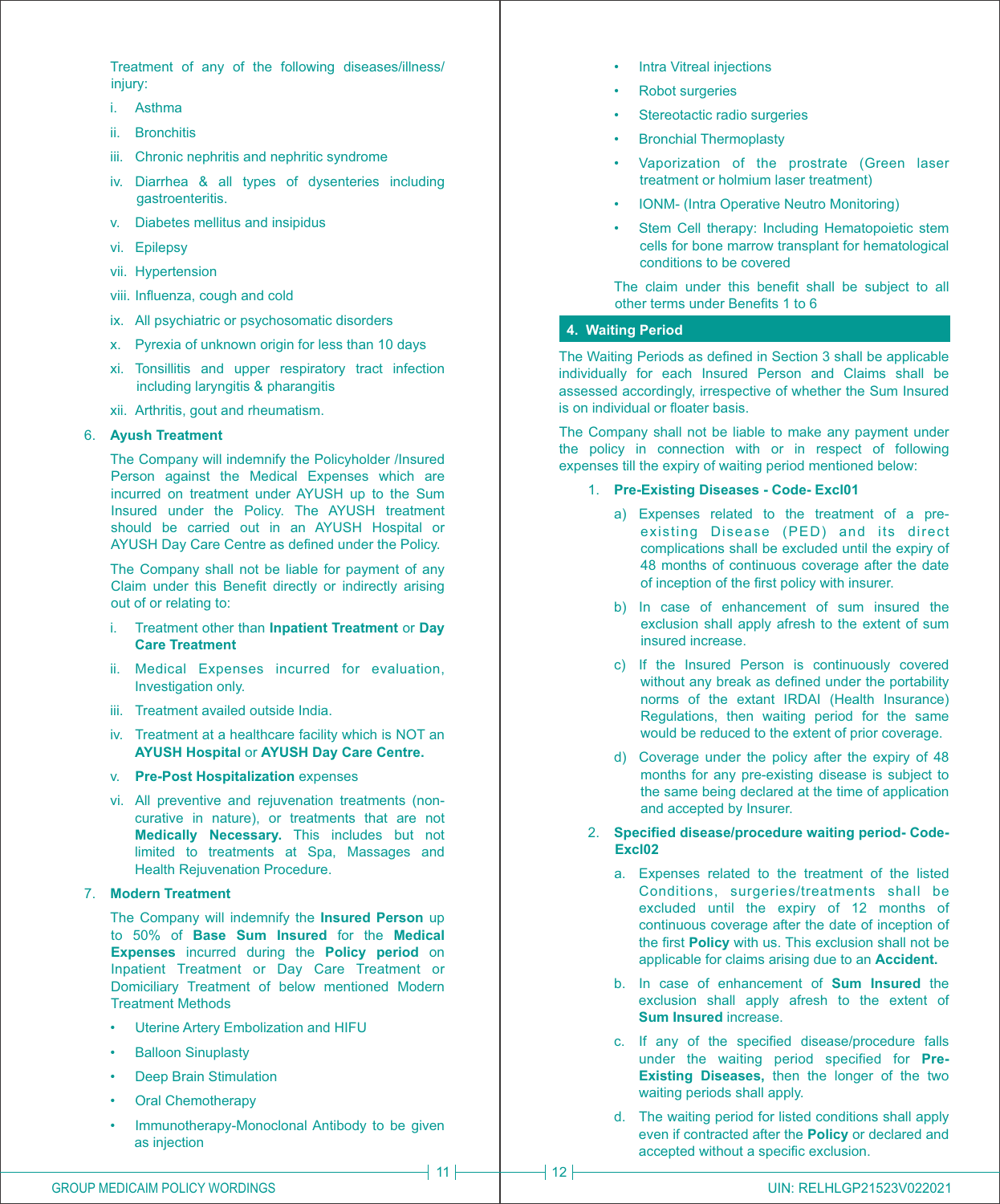- e. If the **Insured Person** is continuously covered without any break as defined under the applicable norms on f stipulated by IRDAI, then waiting period for the same would be reduced to the extent of prior coverage
- f. List of specific diseases/procedures in respect of which 12 months waiting period is imposed is mentioned below:
	- Cataract,
	- Benign prostatic hypertrophy
	- Hysterectomy or menorrhagia or fibromyoma
	- Hernia,
	- Hydrocele
	- Internal congenital diseases/anomalies
	- Fistula in anus
	- Piles
	- Sinusitis
- 3. **30-day waiting period- Code- Excl03** 
	- a) Expenses related to the treatment of any illness within 30 days from the first policy commencement date shall be excluded except claims arising due to an accident, provided the same are covered.
	- b) This exclusion shall not, however, apply if the Insured Person has Continuous Coverage for more than twelve months.
	- c) The within referred waiting period is made applicable to the enhanced sum insured in the event of granting higher sum insured subsequently.

# **5. General Exclusions**

The Company shall have no liability and no Claim shall be admissible in respect of any Insured Person under any benefit(s) where such liability or Claim arises directly or indirectly due to any of the following:

- 1. **Investigation & Evaluation (Code:Excl04)**
	- i. Expenses related to any admission primarily for diagnostics and evaluation purposes only are excluded.
	- ii. Any diagnostic expenses which are not related or not incidental to the current diagnosis and treatment are excluded.
- 2. **Rest Cure, rehabilitation and respite care (Code:Excl05)**

Expenses related to any admission primarily for enforced bed rest and not for receiving treatment. This also includes:

- i. Custodial care either at home or in a nursing facility for personal care such as help with activities of daily living such as bathing, dressing, moving around either by skilled nurses or assistant or non-skilled persons.
- ii. Any services for people who are terminally ill to address physical, social, emotional and spiritual needs.
- 3. Obesity/ Weight Control (Code:Excl06): Expenses related to the surgical treatment of obesity that does not fulfil all the below conditions:
	- a) Surgery to be conducted is upon the advice of the Doctor
	- b) The surgery/Procedure conducted should be supported by clinical protocols
	- c) The member has to be 18 years of age or older and
	- d) Body Mass Index (BMI);
		- i. greater than or equal to 40 or
		- ii. greater than or equal to 35 in conjunction with any of the following severe co-morbidities following failure of less invasive methods of weight loss:
			- Obesity-related cardiomyopathy
			- Coronary heart disease
			- Severe Sleep Apnea
			- Uncontrolled Type2 Diabetes
- 4. **Change-of-Gender treatments (Code:Excl07):** Expenses related to any treatment, including surgical management, to change characteristics of the body to those of the opposite sex.
- 5. **Cosmetic or Plastic Surgery (Code: Excl08):** Expenses for cosmetic or plastic surgery or any treatment to change appearance unless for reconstruction following an **Accident,** Burn(s) or Cancer or as part of medically necessary treatment to remove a direct and immediate health risk to the insured. For this to be considered a medical necessity, it must be certified by the attending **Medical Practitioner.**
- 6. **Hazardous or Adventure sports (Code:Excl09):** Expenses related to any treatment necessitated due to participation as a professional in hazardous or adventure sports, including but not limited to, parajumping, rock climbing, mountaineering, rafting, motor racing, horse racing or scuba diving, hand gliding, sky diving, deep-sea diving.
- 7. **Breach of law (Code: Excl10):** Expenses for treatment directly arising from or consequent upon any **Insured Person** committing or attempting to commit a breach of law with criminal intent.
- 8. **Excluded Providers (Code:Excl11):** Expenses incurred towards treatment in any Hospital or by any Medical Practitioner or any other provider specifically excluded by the Insurer and disclosed in its website / notified to the policyholders are not admissible. However, in case of life threatening situations or following an accident, expenses up to the stage of stabilization are payable but not the complete claim. (For updated and detailed list of Excluded Providers refer website- www.reliancegeneral.co.in )
- 9. **Substance Abuse and Alcohol (Code: Excl12):** Treatment for, Alcoholism, drug or substance abuse or any addictive condition and consequences thereof.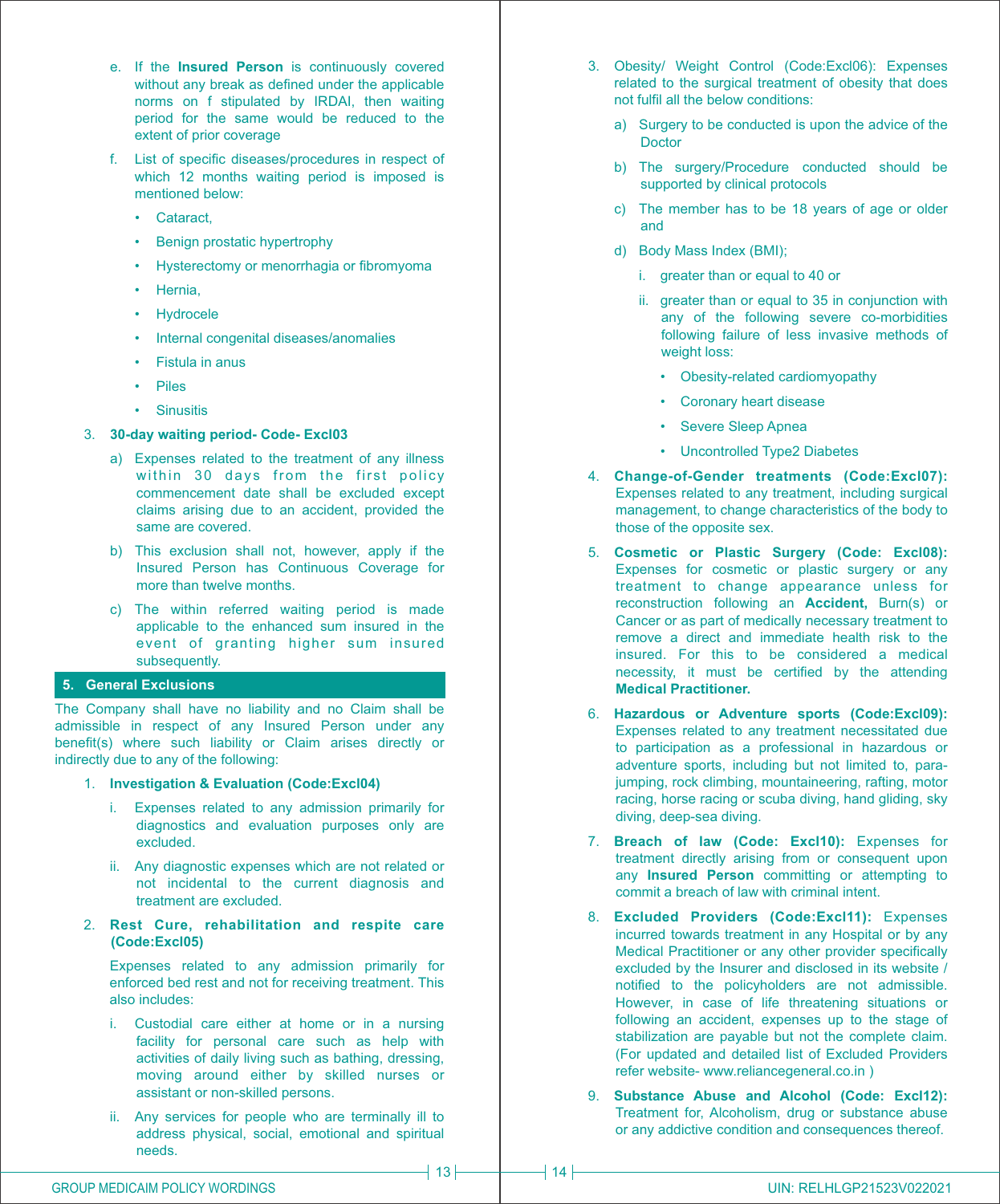- 10. **Wellness and Rejuvenation (Code:Excl13):** Treatments received in heath hydros, nature cure clinics, spas or similar establishments or private beds registered as a nursing home attached to such establishments or where admission is arranged wholly or partly for domestic reasons.
- 11. **Dietary Supplements & Substances (Code: Excl14):** Dietary supplements and substances that can be purchased without prescription, including but not limited to Vitamins, minerals and organic substances unless prescribed by a Medical Practitioner as part of hospitalization claim or day care procedure.
- 12. **Refractive Error (Code: Excl15):** Expenses related to the treatment for correction of eye sight due to refractive error less than 7.5 diopters.
- 13. **Unproven Treatments-Code (Code: Excl16):** Expenses related to any unproven treatment, services and supplies for or in connection with any treatment. Unproven treatments are treatments, procedures or supplies that lack significant medical documentation to support their effectiveness.
- 14. **Sterility and Infertility (Code: Excl17):** Expenses related to sterility and infertility. This includes:
	- a. Any type of contraception, sterilization
	- b. Assisted Reproduction services including artificial insemination and advanced reproductive technologies such as IVF, ZIFT, GIFT, ICSI
	- c. Gestational Surrogacy
	- d. Reversal of sterilization

#### 15. **Maternity: Code Excl18**

- i. Medical treatment expenses traceable to childbirth (including complicated deliveries and caesarean sections incurred during hospitalization) except ectopic pregnancy;
- ii. Expenses towards miscarriage (unless due to an accident) and lawful medical termination of pregnancy during the policy period.
- 16. Circumcision unless necessary for treatment of a disease not excluded here in above or as may be necessitated due to an accident.
- 17. Cost of spectacles, contact lenses and hearing aids.
- 18. Dental treatment or surgery of any kind unless requiring hospitalisation.
- 19. Convalescence, general debility, 'run-down' condition venereal disease.
- 20. All expenses arising out of any condition, directly or indirectly, caused to or associated with human T-Cell Lymphotropic Virus type III (HTLV III) or Lymphadinopathy Associated Virus (LAV) or the Mutants Derivative or Variations Deficiency Syndrome or any Syndrome or condition of a similar kind.
- 21. Disease or injury directly or indirectly caused by or contributed to by nuclear weapons/materials.
- 22. Non-medical expenses: Any non-medical expenses mentioned in Annexure A

23. War (whether declared or not) and war like occurrence or invasion, acts of foreign enemies, hostilities, civil war, rebellion, revolutions, insurrections, mutiny, military or usurped power, seizure, capture, arrest, restraints and detainment of all kinds.

# 24. **Permanent Exclusions**

A permanent exclusion will be applied on **Pre-Existing** medical or physical condition or treatment of an Insured Person, if such exclusion is accepted by the Proposer and specifically mentioned in the Policy Schedule. This option, as per Company's underwriting policy, will be used for such condition(s) or treatment(s) that otherwise would have resulted in rejection of insurance coverage under this **Policy** to such **Insured Person**. The list of such diseases/ conditions or treatments are enclosed as an Annexure-F.

#### **4. Claims Procedure**

The fulfillment of the terms and conditions of this Policy (including the realization of premium by their respective due dates) in so far as they relate to anything to be done or complied with by the Policyholder or any Insured Person, including complying with the following steps, shall be the condition precedent to the admissibility of the Claim.

Upon the discovery or happening of any Illness / Injury that may give rise to a Claim under this Policy, then as a condition precedent to the admissibility of the Claim, the Policyholder/ Insured Person shall undertake the following:

#### **4.1 Claims Intimation**

In the event of any Illness or Injury or occurrence of any other contingency which has resulted in a Claim or may result in a Claim covered under the Policy, the Policyholder/ Insured Person, must notify to the TPA/Company either at the call center or in writing immediately.

In the event of

- Planned Hospitalization, the Policyholder /Insured Person will intimate such admission at least 48 hours prior to the planned date of admission.
- `Emergency Hospitalization, the Policyholder /Insured Person will intimate such admission within 24 hours of such admission.

The following details are to be provided to the TPA/ Company at the time of intimation of Claim:

- **Policy Number**
- Name of the Policyholder
- Name of the Insured Person in whose relation the Claim is being lodged
- Nature of Illness / Injury
- Name and address of the attending Medical Practitioner and Hospital
- Date of Admission
- Any other information as requested by the **Company**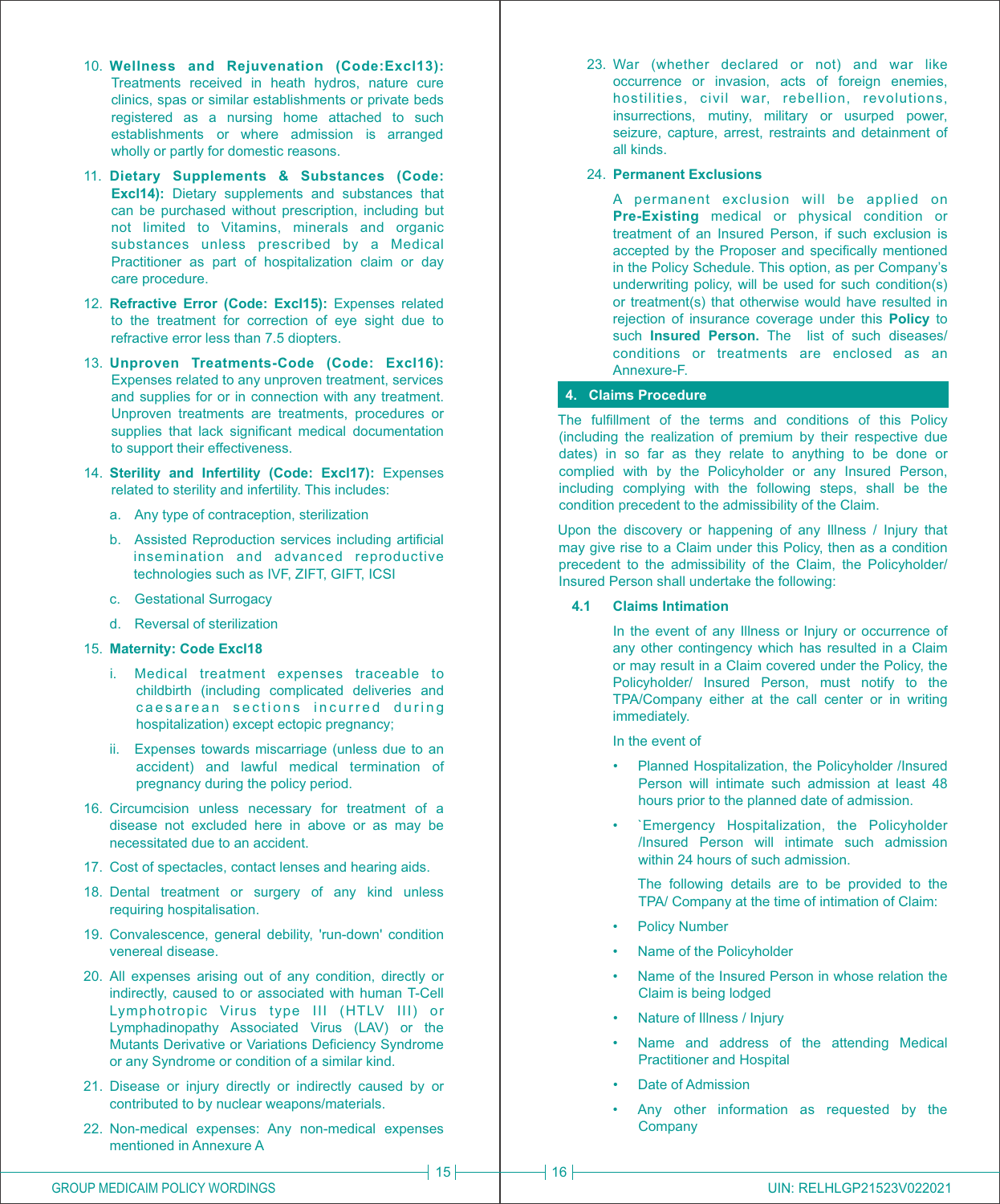## **4.2 Claims Procedure**

4.2.1 Cashless: Cashless facility is available only at a Network Hospital. The Insured Person can avail Cashless facility at the time of admission into any Network Hospital, by presenting the health card as provided by the TPA/Company with this Policy, along with a valid photo identification proof (Voter ID card / Driving License / Passport / PAN Card / any other identity proof as approved by the Company).

> To avail Cashless facility, the following procedure must be followed by the Policyholder/ Insured Person:

- a. Pre-authorization: Prior to Hospitalization, the Policyholder/ Insured Person must call the call center of the TPA/Company and request authorization by way of submission of a completed Pre-authorization form at least 48 hours before a planned Hospitalization and in case of an Emergency situation, within 24 hours of Hospitalization.
- b. The TPA/Company will process the Policyholder's/ Insured Person's request for authorization after having obtained accurate and complete information for the Illness/ Injury for which Cashless facility for Hospitalization is sought by the Policyholder/ Insured Person and the TPA/Company will confirm such Cashless authorization / rejection in writing or by other means.
- c. If the procedure above is followed and the Policyholder's/ Insured Person's request for Cashless facility is authorized, the Policyholder/ Insured Person will not be required to pay for the Hospitalization Expenses which are covered under this Policy and fall within the Company's liability (within the authorized limit).Original bills and evidence of treatment in respect of the same shall be left with the Network Hospital.
- d. The Company/TPA (On behalf of Company) reserves the right to review each Claim for Hospitalization Expenses and coverage will be determined according to the terms and conditions of this Policy. The Policyholder/ Insured Person shall, in any event, be required to settle all other expenses, co-payment and / or deductibles (if applicable), directly with the Hospital.
- e. Cashless facility for Hospitalization Expenses shall be limited exclusively to Medical Expenses incurred for treatment undertaken in a Network Hospital for Illness or Injury which are covered under the Policy.
- f. There can be instances where the TPA/Company may deny Cashless facility for Hospitalization due to insufficient Sum Insured or insufficient information to determine admissibility in which case the Policyholder/ Insured Person may be required to pay for the treatment and submit the Claim for reimbursement to the TPA/Company which will be considered subject to the Policy Terms &Conditions.
- g. The Policyholder/ Insured Person shall be required to submit the documents as mentioned in Clause 4.4 with the Network Hospital.

**Note:** Under Cashless facility, the TPA/Company may authorize upon the Policyholder's / Insured Person's request for direct settlement of admissible Claim as per agreed charges & terms and conditions between Network Hospital and the TPA/Company. In such cases, the TPA/Company will directly settle all eligible amounts as per the Policy Terms &Conditions with the Network Hospital to the extent the Claim is covered under the Policy.

The Company, at its sole discretion, reserves the right to modify, add or restrict any Network Hospital for Cashless services available under the Policy. Before availing the Cashless service, the Policyholder / Insured Person is required to check the applicable list of Network Hospital on the Company's website.

#### **4.2.2 Re-imbursement :**

In case of any Claim under the Benefits, where cashless facility is not availed, the list of documents as mentioned in clause 4.4 shall be provided by the Policyholder/Insured Person, to TPA/Company immediately but not later than 30 days of discharge from the Hospital, at the Policyholder's/ Insured Person's expense to avail the Claim.

#### **4.3 Policyholder's / Insured Person's duty at the time of Claim**

- a. The Policyholder / Insured Person must take reasonable steps or measure to avoid or minimize the quantum of any Claim that may be made under this Policy.
- b. Forthwith intimate / file / submit a Claim in accordance with Clause 4 of this Policy.
- c. If so requested by the TPA/Company, the Insured Person will have to submit himself for a medical examination by the TPA/Company's nominated Medical Practitioner as often as it considers reasonable and necessary. The cost of such examination will be borne by the Company.
- d. The Policyholder/ Insured Person is required to check the applicable list of Network Hospitalization the TPA/Company's website or call center before availing the Cashless services.
- e. On occurrence of an event which will lead to a Claim under this Policy, the Policyholder/ Insured Person shall:
	- Allow the Medical Practitioner or any of the Company's representatives to inspect the medical and Hospitalization records, investigate the facts and examine the Insured Person.
	- Assist and not hinder or prevent the Company's representatives in pursuance of their duties for ascertaining the admissibility of the Claim under the Policy.

If the Policyholder / Insured Person does not comply with the provisions of these conditions all benefits under this Policy shall be forfeited at the Company's option.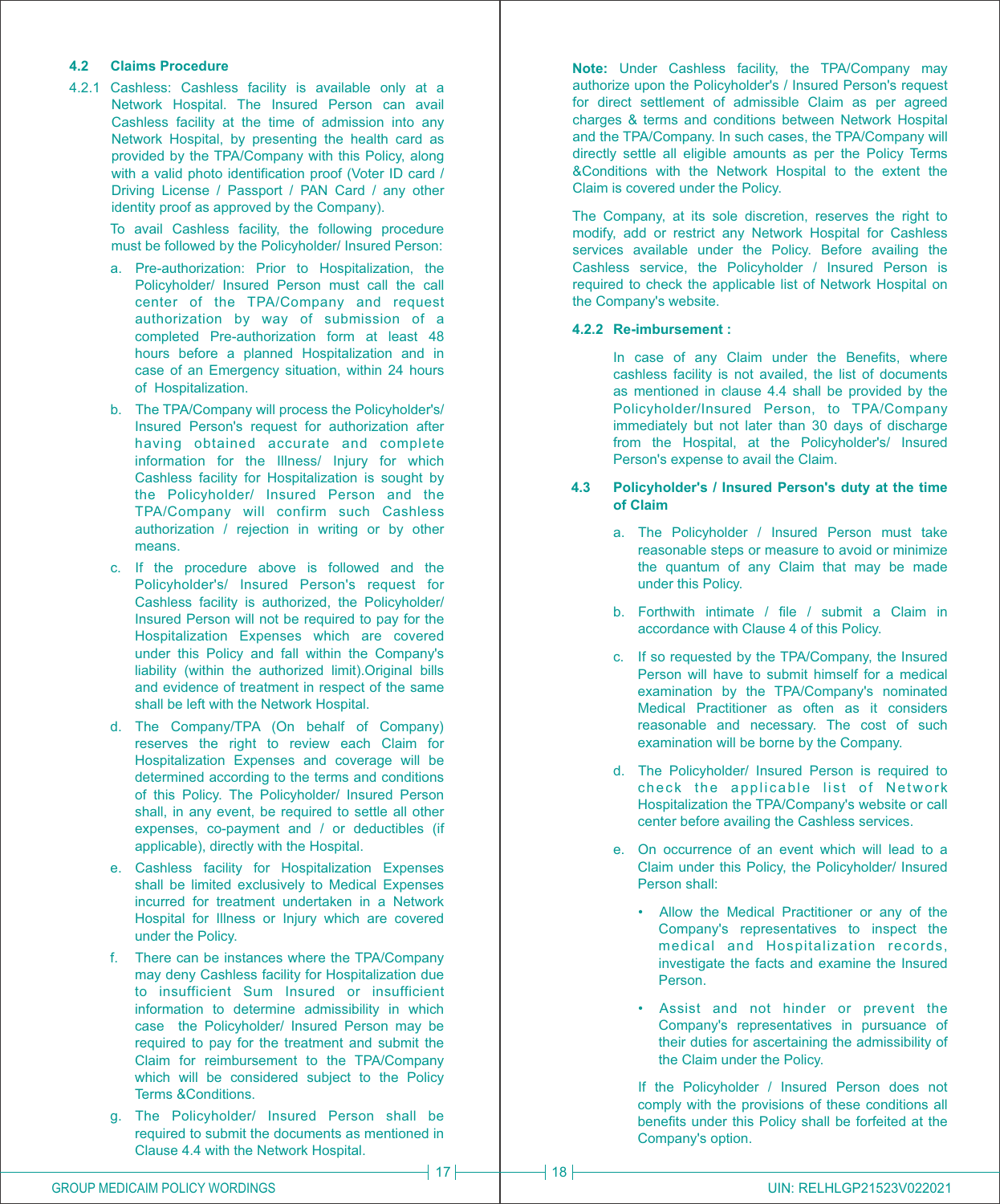#### **4.4 Claim Documents**

The Policyholder / Insured Person shall submit to the TPA/Company/ Network Hospital (as applicable) the following documents for or in support of the Claim:

- Duly completed and signed Claim Form, in original
- Medical Practitioner's referral letter advising Hospitalization
- Medical Practitioner's prescription advising drugs / diagnostic tests / consultation
- Original bills, receipts and discharge card from the Hospital / Medical Practitioner
- Original bills from pharmacy / chemists
- Original pathological / diagnostic test reports and payment receipts
- Indoor case papers
- Ambulance receipt and bill
- First Information Report/ Final Police Report, if applicable
- Post mortem report, if available
- Any other document as required by the Company to assess the Claim

When original bills, receipts, prescriptions, reports and other documents are given to any other insurer or to the reimbursement provider, verified photocopies attested by such other insurer/reimbursement provider along with an original certificate of the extent of payment received from them needs to be submitted.

#### **Note :**

- Claim once paid under one Benefit cannot be paid again under any other Benefit.
- All invoices / bills should be in Insured Person's name.

#### **4.5 Proportionate Deduction**

Subject to the other Terms and Conditions of this Policy The Associate Medical Expenses (and the Room Rent) incurred by the Insured Person pertaining to a Hospitalization shall be proportionately reduced in deriving at the payable amount of the corresponding Claim, in the event of (as the case maybe):

- The **Insured Person** chooses a higher room category than the category that is eligible as per the terms and conditions of the **Policy.** In this case, higher room category means a room category in which the room rent expenses charged by the **Hospital** is more expensive than the eligible room category as per the terms and conditions of the **Policy.**
- The **Insured Person** chooses a room category in which the room rent charges are more than the applicable **Sum Insured** sub-limit (in percentage or Rupee terms) on the room rent as per the **Policy** terms and conditions.

In the above, Associate Medical Expense, means all admissible invoice break ups (or bill heads) of the Hospitalization Medical Expenses as mentioned in Benefit 1 (i.e. Inpatient Treatment) barring the below mentioned expense break ups:

- Cost of Pharmacy and Consumables
- Cost of Implants and Medical Devices
- Cost of Diagnostics

The proportional reduction will be done in a manner consistent with the below table:

|   | Sr. No. Header                                                                                              | <b>Explanation</b>                                                                                                                                               |
|---|-------------------------------------------------------------------------------------------------------------|------------------------------------------------------------------------------------------------------------------------------------------------------------------|
| A | <b>Actual Medical Bills</b><br>Incurred                                                                     | As per submitted documents                                                                                                                                       |
| B | <b>Covered Medical</b><br><b>Expenses</b>                                                                   | A - Any expense not covered<br>under Policy Benefits                                                                                                             |
| C | <b>Actual Room Rent</b>                                                                                     | Room Rent (Including items to<br>be subsumed under Room<br>Rent as defined under<br>Annexure A)                                                                  |
| D | <b>Covered Medical</b><br><b>Expenses which</b><br>shall be subject to<br>Proportionate<br><b>Deduction</b> | B - cost of Pharmacy and<br>consumables, implants and<br>medical devices and<br>diagnostics                                                                      |
| F | Claim after<br>Proportionate<br><b>Deduction</b>                                                            | D <sup>*</sup> Eligible Room Rent Limit ÷<br><b>Actual Room Rent</b><br>(If Actual Room Rent is within<br>eligibility, then no deduction to<br>be applied [E=D]) |
| F | Ground up claim<br>amount                                                                                   | E + cost of Pharmacy and<br>consumables, implants and<br>medical devices and<br>diagnostics                                                                      |
| G | <b>Amount after</b><br>Co-pay                                                                               | F - Co-payment, if any on<br>account of age                                                                                                                      |
| н | Payable claim<br>amount                                                                                     | <b>G</b> - Deductions for Policy<br><b>Deductibles and Limits</b>                                                                                                |

Proportionate Deduction is subject to the following:

- Apart from the **Associate Medical Expenses,** no other expenses will be proportionately reduced
- If the given **Hospital** do not follow differential billing or if there are items in the claim for which the **Hospital** do not follow differential billing, the **Insurer** shall not be proportionately reducing the **Claims.** This shall be applied in case of admissions in Government Hospitals and the **Network Hospitals** of the **Insurer.**
- **ICU** charges shall not be proportionately reduced in all cases.

#### **4.6 Payment Terms**

- 4.6.1. This Policy covers medical treatment taken within India, and payments under this Policy shall be made in Indian Rupees within India.
- 4.6.2. Claims shall not be admissible under this Policy unless the TPA/Company has been provided with the complete documentation / information which the Company has requested to establish its liability for the Claim, its circumstances and its quantum unless the Policyholder / Insured Person have complied with the obligations under this Policy.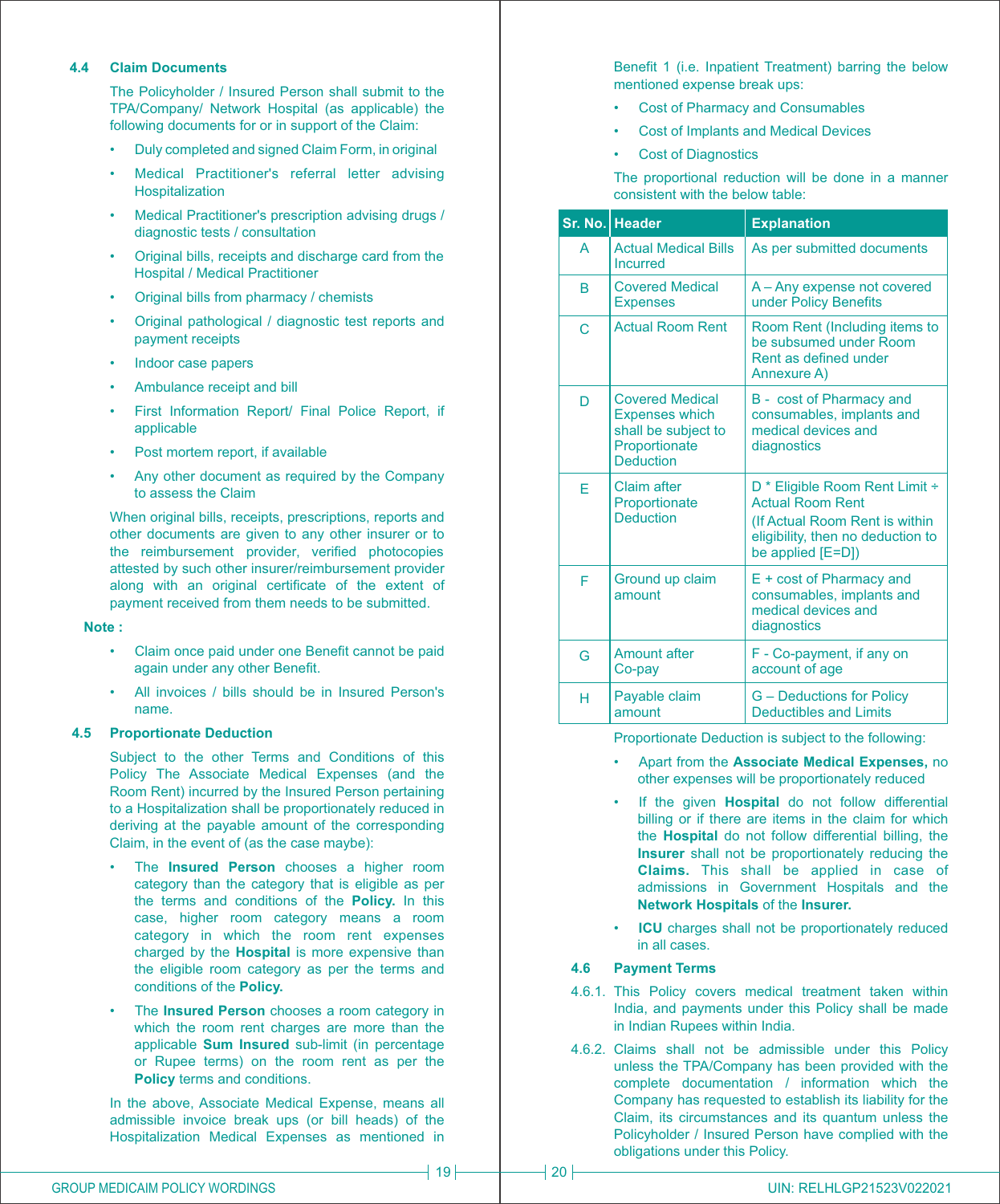- 4.6.3. The Company shall not indemnify the Policyholder / Insured Person for any period of Hospitalization of less than 24 hours except for the Day Care Treatment, the list of which is annexed as per Annexure D (List of Day Care Treatments).
- 4.6.4. The Sum Insured of the Insured Person shall be reduced by the amount payable / paid under the Benefit(s) and the balance shall be available as the Sum Insured for the unexpired Policy Period.
- 4.6.5. For Cashless Claims, the payment shall be made to the Network Hospital / TPA whose discharge would be complete and final.
- 4.6.6. For the Reimbursement Claims, the TPA/Company will pay the Policyholder/Insured Person.
- 4.6.7. The Company will only be liable to pay for such Benefits for which the Policyholder has specifically claimed in the Claim Form.
- 4.6.8 The Company shall settle the claim within 30 days from the date of receipt of last necessary document. However, where the circumstances of a claim warrant an investigation in Company's opinion it shall initiate and complete such investigation at the earliest, in any case not later than 30 days from the date of receipt of last necessary document. In such cases, Company shall settle the claim within 45 days from the date of receipt of last necessary document.

#### **5 General Terms & Conditions**

**1. Disclosure of Information**

**The Policy shall be void and all premium paid thereon shall be forfeited to the Company in the event of misrepresentation, mis description or non-disclosure of any material fact by the Policyholder.**

**(Explanation: "Material facts" for the purpose of this policy shall mean all relevant information sought by the company in the proposal form and other connected documents to enable it to take informed decision in the context of underwriting the risk).**

#### **2. Claim Settlement (provision for Penal Interest)**

- a. The Company shall settle or reject a claim, as the case may be, within 30 days from the date of receipt of last necessary document.
- b. In the case of delay in the payment of a claim, the Company shall be liable to pay interest to the policyholder from the date of receipt of last necessary document to the date of payment of claim at a rate 2% above the bank rate.
- c. However, where the circumstances of a claim warrant an investigation in the opinion of the Company, it shall initiate and complete such investigation at the earliest, in any case not later than 30 days from the date of receipt of last necessary document. In such cases, the Company shall settle or reject the claim within 45 days from the date of receipt of last necessary document.

d. In case of delay beyond stipulated 45 days, the Company shall be liable to pay interest to the policyholder at a rate 2% above the bank rate from the date of receipt of last necessary document to the date of payment of claim.

(Explanation: "Bank rate" shall mean the rate fixed by the Reserve Bank of India (RBI) at the beginning of the financial year in which claim has fallen due)

#### **3. Condition Precedent to Admission of Liability**

The terms and conditions of the Policy must be fulfilled by the Insured Person for the Company to make any payment for claim(s) arising under the policy.

# **4. Reasonable Care**

The Policyholder/ Insured Person shall take all reasonable steps to safeguard the interests against any Illness / Injury that may give rise to a Claim.

## **5. Material Change**

The Policyholder shall immediately notify the Company in writing of any material change in the risk on account of change in occupation / business at his own expense and the Company may adjust the scope of cover and/or premium, if necessary, accordingly.

# **6. Records to be maintained**

The Policyholder/ Insured Person shall keep an accurate record containing all relevant medical records and shall allow the Company or its representative(s) to inspect such records. The Policyholder/ Insured Person shall furnish such information as the Company may require under this Policy at any time during the Policy Period and up to three years after the policy expiration, or until final adjustment (if any) and resolution of all Claims under this Policy.

#### **7. No constructive Notice**

Any knowledge or information of any circumstance or condition in relation to the Policyholder/ Insured Person which is in possession of the Company and not specifically informed by the Policyholder / Insured Person shall not be held to bind or prejudicially affect the Company notwithstanding subsequent acceptance of any premium.

#### **8. Complete discharge**

Any payment to the Policyholder, Insured Person or his/ her nominees or his/ her legal representative or assignee or to the Hospital, as the case may be, for any benefit under the Policy shall be a valid discharge towards payment of claim by the Company to the extent of that amount for the particular claim.

#### **9. Multiple Policies**

a. In case of multiple policies taken by an Insured Person during a period from one or more insurers to indemnify treatment costs, the Insured Person shall have the right to require a settlement of his/her claim in terms of any of his/her policies. In all such cases the insurer chosen by the Insured Person shall be obliged to settle the claim as long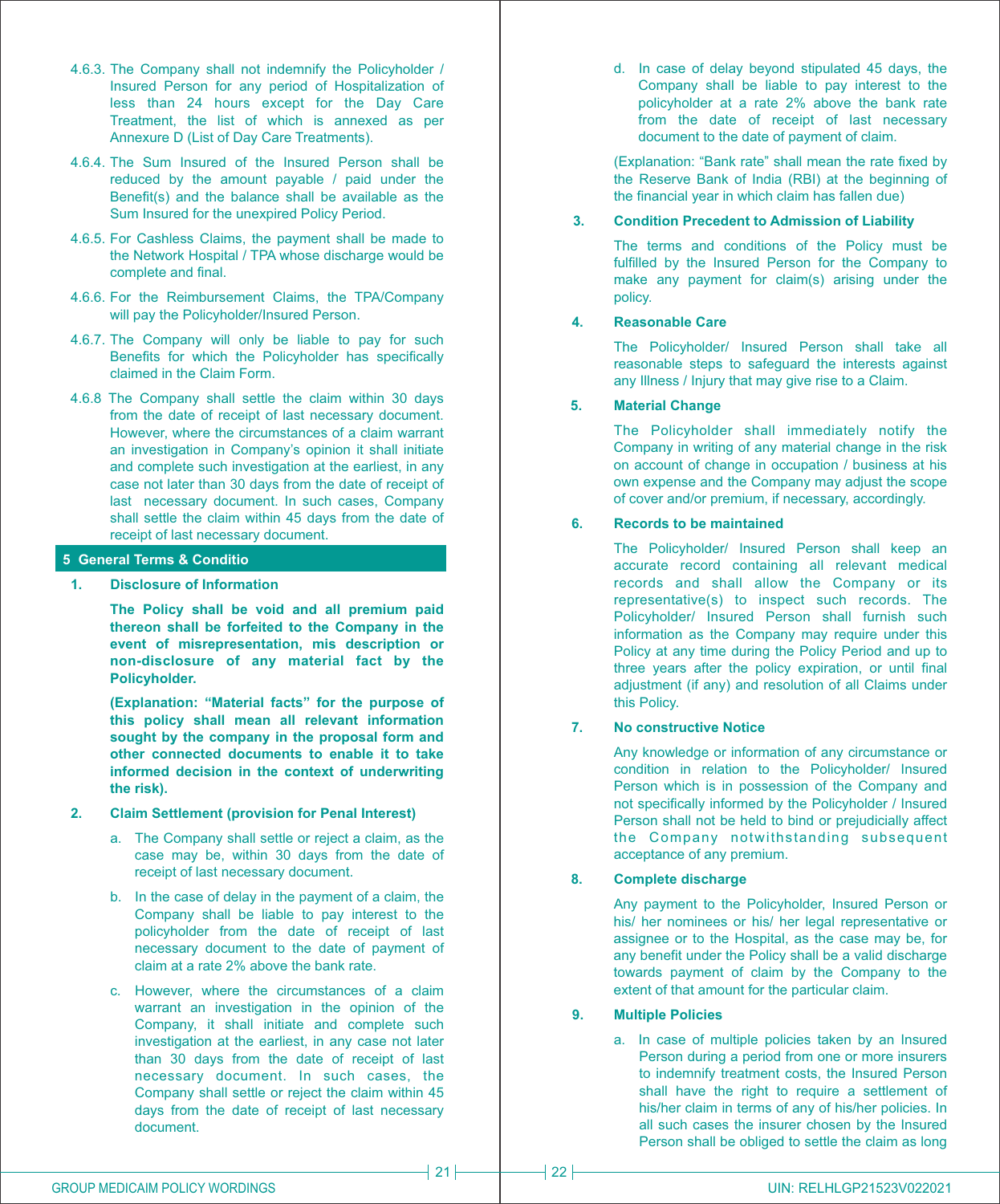as the claim is within the limits of and according to the terms of the chosen Policy.

- b. Insured Person having multiple policies shall also have the right to prefer claims under this Policy for the amounts disallowed under any other Policy / Policies even if the Sum Insured is not exhausted. Then the Insurer shall independently settle the claim subject to the terms and conditions of this Policy.
- c. If the amount to be claimed exceeds the sum insured under a single Policy, the Insured Person shall have the right to choose insurer from whom he/she wants to claim the balance amount.
- d. Where an Insured Person has policies from more than one insurer to cover the same risk on indemnity basis, the Insured Person shall only be indemnified the treatment costs in accordance with the terms and conditions of the chosen Policy.

#### **10. Fraud**

If any claim made by the **Insured Person,** is in any respect fraudulent, or if any false statement, or declaration is made or used in support thereof, or if any fraudulent means or devices are used by the **Insured Person** or anyone acting on his/her behalf to obtain any benefit under this **Policy,** all benefits under this **Policy** and the premium paid shall be forfeited.

Any amount already paid against claims made under this **Policy** but which are found fraudulent later shall be repaid by all recipient(s)/Policyholder(s), who has made that particular claim, who shall be jointly and severally liable for such repayment to the insurer.

For the purpose of this clause, the expression "fraud" means any of the following acts committed by the Insured Person or by his agent or the **Hospital/** doctor/any other party acting on behalf of the **Insured Person,** with intent to deceive the insurer or to induce the insurer to issue an Insurance Policy:

- a. the suggestion, as a fact of that which is not true and which the **Insured Person** does not believe to be true;
- b. the active concealment of a fact by the **Insured Person** having knowledge or belief of the fact:
- c. any other act fitted to deceive; and
- d. any such act or omission as the law specially declares to be fraudulent.

The **Company** shall not repudiate the claim and / or forfeit the Policy benefits on the ground of Fraud, if the **Insured Person** / beneficiary can prove that the misstatement was true to the best of his knowledge and there was no deliberate intention to suppress the fact or that such misstatement of or suppression of material fact are within the knowledge of the insurer.

#### **11. Policy Disputes**

Any and all disputes or differences under or in relation to validity, construction, interpretation and effect to this Policy shall be determined by the Indian Courts and subject to Indian law.

#### **12. Cancellation / Termination**

a. The Policyholder may cancel this policy by giving 15days' written notice and in such an event, the Company shall refund premium for the unexpired policy period as detailed below.

Notwithstanding anything contained herein or otherwise, no refunds of premium shall be made in respect of Cancellation where, any claim has been admitted or has been lodged or any benefit has been availed by the insured person under the Policy.

No refund of premium shall be made on Policy where premium is paid in installments.

Refund % to be applied on Policy Premium

| <b>Policy Tenure - &gt;</b>                                         | 1 year |
|---------------------------------------------------------------------|--------|
| Cancellation date up to (x months)<br>from Policy Period Start Date | Refund |
| Up to 1 month                                                       | 75.0%  |
| Up to 3 months                                                      | 50.0%  |
| Up to 6 months                                                      | 25.0%  |
| <b>Beyond 6Months</b>                                               | 0%     |

b. The Company may cancel the Policy at any time on grounds of misrepresentation, non-disclosure of material facts, fraud by the Insured Person by giving 15 days' written notice. There would be no refund of premium on cancellation on grounds of misrepresentation, non-disclosure of material facts or fraud.

#### **13. Limitation Period**

In no case whatsoever the Company shall be liable for any Claim under this Policy, if the requirement of Clause 4 above are not complied with, unless the Claim is the subject of pending action; it being expressly agreed and declared that if the Company shall disclaim liability for any Claim hereunder and such Claim shall not within 12 calendar months from the date of the disclaimer have been made the subject matter of a suit in court of law then the Claim shall for all purposes be deemed to have been abandoned and shall not thereafter be recoverable hereunder.

#### **14. Migration**

The Insured Person will have the option to migrate the Policy to other health insurance products/plans offered by the Company by applying for migration of the Policy atleast 30 days before the Policy renewal date as per lRDAl guidelines on Migration. If such person is presently covered and has been continuously covered without any lapses under any health insurance product/plan offered by the Company, the Insured Person will get the accrued continuity benefits in waiting periods as per lRDAl guidelines on migration

For Detailed Guidelines on migration, kindly refer the www.irdai.gov.in(Circular-IRDA/HLT/REG/CIR/ 003/012020, Dated-01012020)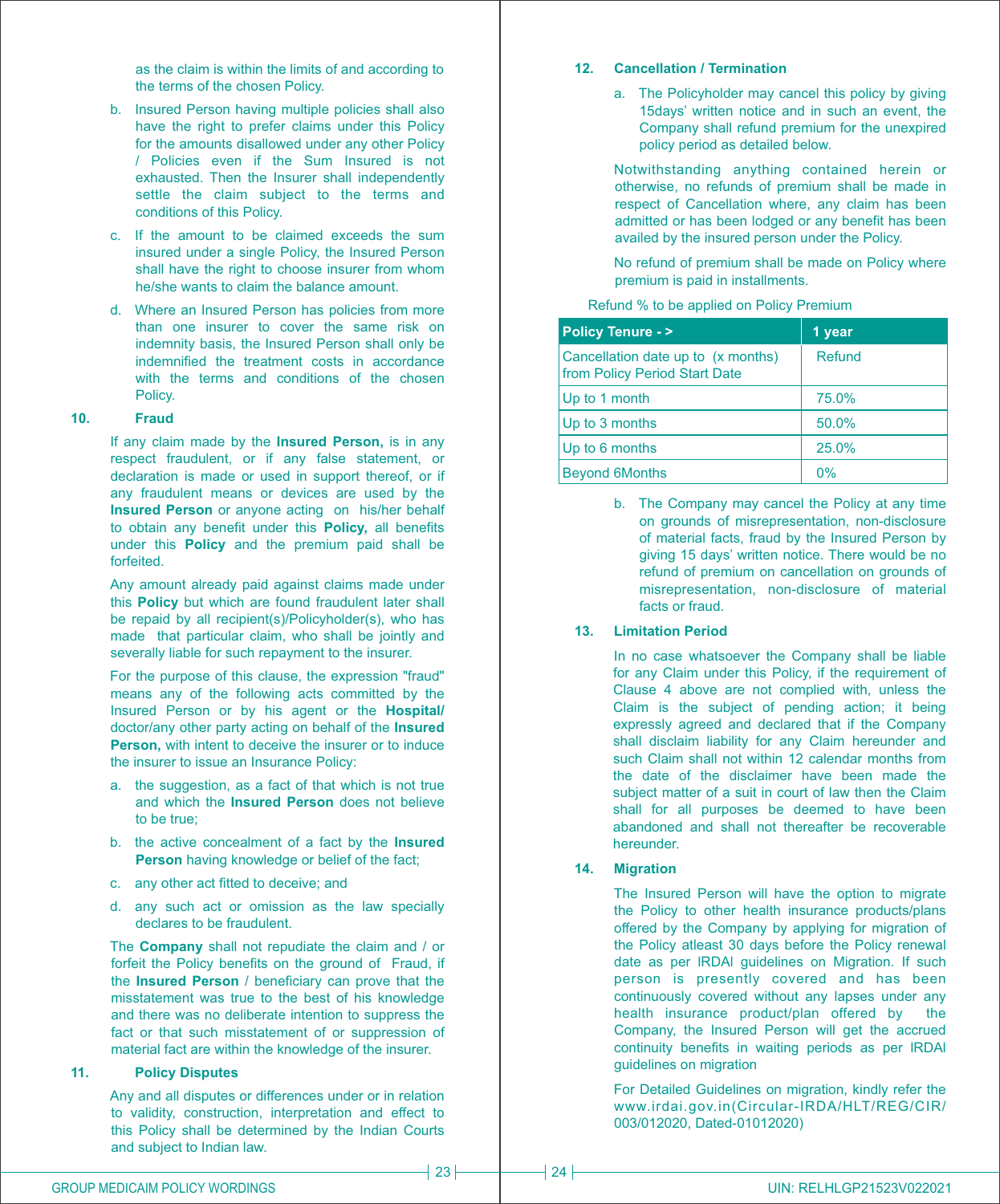## **15. Portability**

The Insured Person will have the option to port the Policy to other insurers by applying to such insurer to port the entire Policy along with all the members of the family, if any, at least 45 days before, but not earlier than 60 days from the Policy renewal date as per lRDAl guidelines related to portability. If such person is presently covered and has been continuously covered without any lapses under any health insurance policy with an Indian General/Health insurer, the proposed Insured Person will get the accrued continuity benefits in Waiting Periods as per lRDAl guidelines on portability.

For Detailed Guidelines on portability, kindly refer the www.irdai.gov.in(Circular-IRDA/HLT/REG/CIR/ 003/012020, dated 01012020)

## **16. Renewal of Policy**

The Policy shall ordinarily be renewable except on grounds of fraud, misrepresentation by the Insured Person.

- a. The Company shall endeavour to give notice for renewal. However, the Company is not under obligation to give any notice for renewal.
- b. Renewal shall not be denied on the ground that the insured person had made a claim or claims in the preceding Policy periods.
- c. Request for renewal along with the requisite premium shall be received by the Company before the end of the Policy Period
- d. At the end of the Policy Period, the policy shall terminate and can be renewed within the Grace Period (as agreed at the time of issuance of the Policy) to maintain continuity of benefits without break in policy. Coverage is not available during the grace period.
- e. No loading shall apply on renewals based on individual claims experience.
- f. Renewal premium may vary and shall be as per the respective master policy issued by Reliance Genereal Insurance to the group at the time of renewal.

# **17. Withdrawal of Policy**

- a. In the likelihood of this product being withdrawn in future, the Company will intimate the Insured Person about the same 90 days prior to expiry of the Policy.
- b. Insured Person will have the option to migrate to similar health insurance product available with the Company at the time of renewal with all the accrued continuity benefits such as cumulative bonus, waiver of waiting period. as per lRDAl guidelines, provided the policy has been maintained without a break

# **18. Moratorium Period**

After completion of eight continuous years under the Policy no look back to be applied. This period of eight years is called as Moratorium Period. The moratorium would be applicable for the Sums Insured of the first policy and subsequently completion of 8 continuous years would be applicable from date of enhancement of Sums Insured only on the enhanced limits. After the expiry of Moratorium Period no health insurance claim shall be contestable except for proven fraud and permanent exclusions specified in the policy contract. The policies would however be subject to all limits, sub limits, co-payments, deductibles as per the policy contract.

#### **19. Premium Payment in Instalments (wherever applicable)**

If the Insured Person has opted for Payment of Premium on an instalment basis i.e. Half Yearly, Quarterly or Monthly, as mentioned in the Policy Schedule/Certificate of Insurance, the following Conditions shall apply (notwithstanding any terms contrary elsewhere in the policy)

- i. Grace Period as (as agreed at the time of issuance of the Policy) would be given to pay the instalment premium due for the Policy.
- ii. During such grace period, coverage will not be available from the due date of instalment premium till the date of receipt of premium by Company.
- iii. The Insured Person will get the accrued continuity benefit in respect of the 'Waiting Periods' Specific Waiting Periods' in the event of payment of premium within the stipulated grace Period
- iv. No interest will be charged If the instalment premium is not paid on due date.
- v. In case of instalment premium due not received within the grace period, the policy will get cancelled.
- vi. In the event of a claim, all subsequent premium instalments shall immediately become due and payable.
- vii. The Company has the right to recover and deduct all the pending installments from the claim amount due under the Policy.

#### **20. Possibility of Revision of Terms of the Policy Including the Premium Rates**

The Company, with prior approval of lRDAl, may revise or modify the terms of the policy including the premium rates. The Insured Person shall be notified three months before the changes are effected.

# **21. Communication**

Any communication meant for the Company must be in writing and be delivered to its address shown in the Policy Schedule. Any communication meant for the Policyholder will be sent by the Company to his last known address or the address as shown in the Policy Schedule.

All notifications and declarations for the Company must be in writing and sent to the address specified in the Policy Schedule. Agents are not authorized to receive notices and declarations on the Company's behalf.

Notice and instructions will be deemed served 10 days after posting or immediately upon receipt in the case of hand delivery, facsimile or e-mail.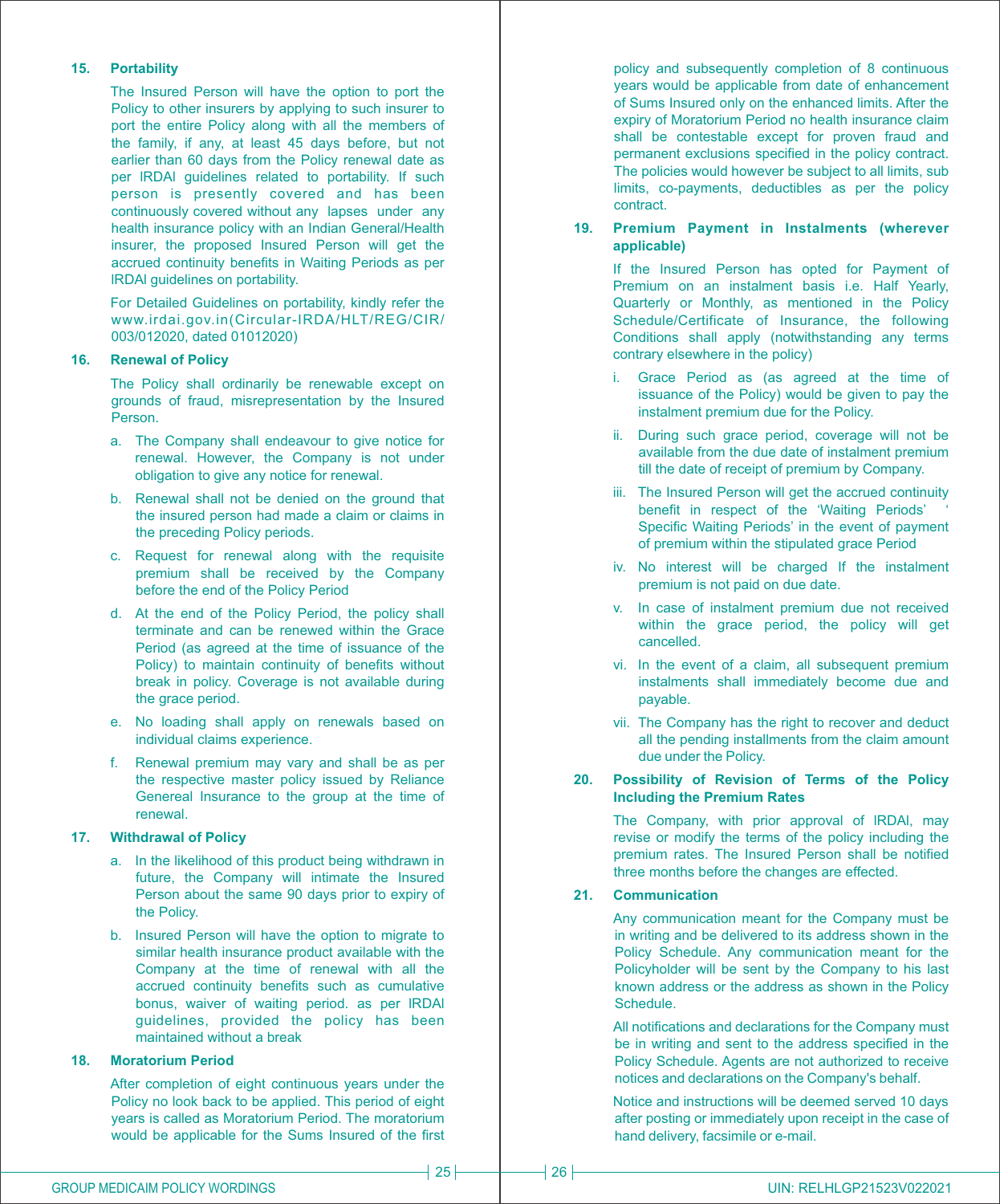#### **22. Alterations in the Policy**

This Policy constitutes the complete contract of insurance. No change or alteration shall be valid or effective unless approved in writing by the Company, which approval shall be evidenced by a written endorsement signed and stamped by the Company.

#### **23. Cause of Action**

Claims shall be payable under this Policy only if the cause of action arises in India.

#### **24. Overriding effect of Policy Schedule**

In case of any inconsistency in the terms and conditions in this Policy vis-a-vis the information contained in the Policy Schedule, the information contained in the Policy Schedule shall prevail.

#### **25. Special Provisions**

Any special provisions subject to which this Policy has been entered into and endorsed in the Policy or in any separate instrument shall be deemed to be part of this Policy and shall have effect accordingly.

#### **26. Revision/Modification of the Product**

The Company reserves the right to revise or modify this product / policy in future. The revision/modification may be in respect of Benefits, coverage, premiums, policy terms and conditions &/or exclusions.

In the event of any revision or modification of the product the company will notify the policyholder in advance of such changes.

#### **27. Arbitration Clause**

If any dispute or difference shall arise as to the quantum to be paid under this Policy (liability being otherwise admitted) such difference shall independently of all other questions be referred to the decision of a sole arbitrator to be appointed in writing by the parties thereto or if they cannot agree upon a single arbitrator within 30 days of any party invoking arbitration, the same shall be referred to a panel of three arbitrators, comprising of two arbitrators, one to be appointed by each of the parties to the dispute/difference and the third arbitrator to be appointed by such two arbitrators and arbitration shall be conducted under and in accordance with the provisions of the Arbitration and Conciliation Act,1996.

It is clearly agreed and understood that no difference or dispute shall be preferable to arbitration, as hereinbefore provided, if the Company has disputed or not accepted liability under or in respect of this Policy.

It is hereby expressly stipulated and declared that it shall be a condition precedent to any right of action or suit upon this Policy that the award by such arbitrator/arbitrators of the amount of the loss or damage shall be first obtained.

# **28. Redressal of Grievances**

In case of any grievance the Insured Person may contact the Company through Website: www. Relianceada.com Toll free: 1800-3009 Dedicated Senior Citizen helpline: 022-33834185 (paid line)

#### E-mail: rgicl.services@relianceada.com

Fax:+91 22 3303 4662Courier: Any branch office, the correspondence address, during normal business hours.

Write to us at: Reliance General Insurance, (Correspondence Only) Correspondence Unit, 301- 302, Corporate House RNT Marg, Opp. Jhabua Tower, Indore, Madhya Pradesh, India – 452001

Insured Person may also approach the grievance cell at any of the Company's branches with the details of grievance.

If Insured Person is not satisfied with the redressal of grievance through one of the above methods, Insured Person may contact the grievance officer at:

#### Grievance Redressal Officer Reliance General Insurance Co. Limited The Grievance Cell, No. 1-89/3/B/40 to 42/ks/301, 3rd floor, Krishe Block, Krishe Sapphire, Madhapur Hyderabad – 500 081

(For updated details of grievance officer, kindly refer the link. Grievance Redressal officer email ID: rgicl.headgrievances@relianceada.com

https: / / reliance general.co.in/ Insurance/About - Us/Grievance- Redressal.aspx

If Insured Person is not satisfied with the redressal of grievance through above methods, the Insured Person may also approach the office of Insurance Ombudsman of the respective area/region for redressal of grievance as per Insurance Ombudsman Rules 2017.

The contact details of the Insurance Ombudsman offices have been provided as Annexure-B

Grievance may also be lodged at lRDAl Integrated Grievance Management System https://igms. irda.qov. in/

our website www.reliancegeneral.co.in

IRDAI Registration No. 103. UIN: RELHLGP21523V022021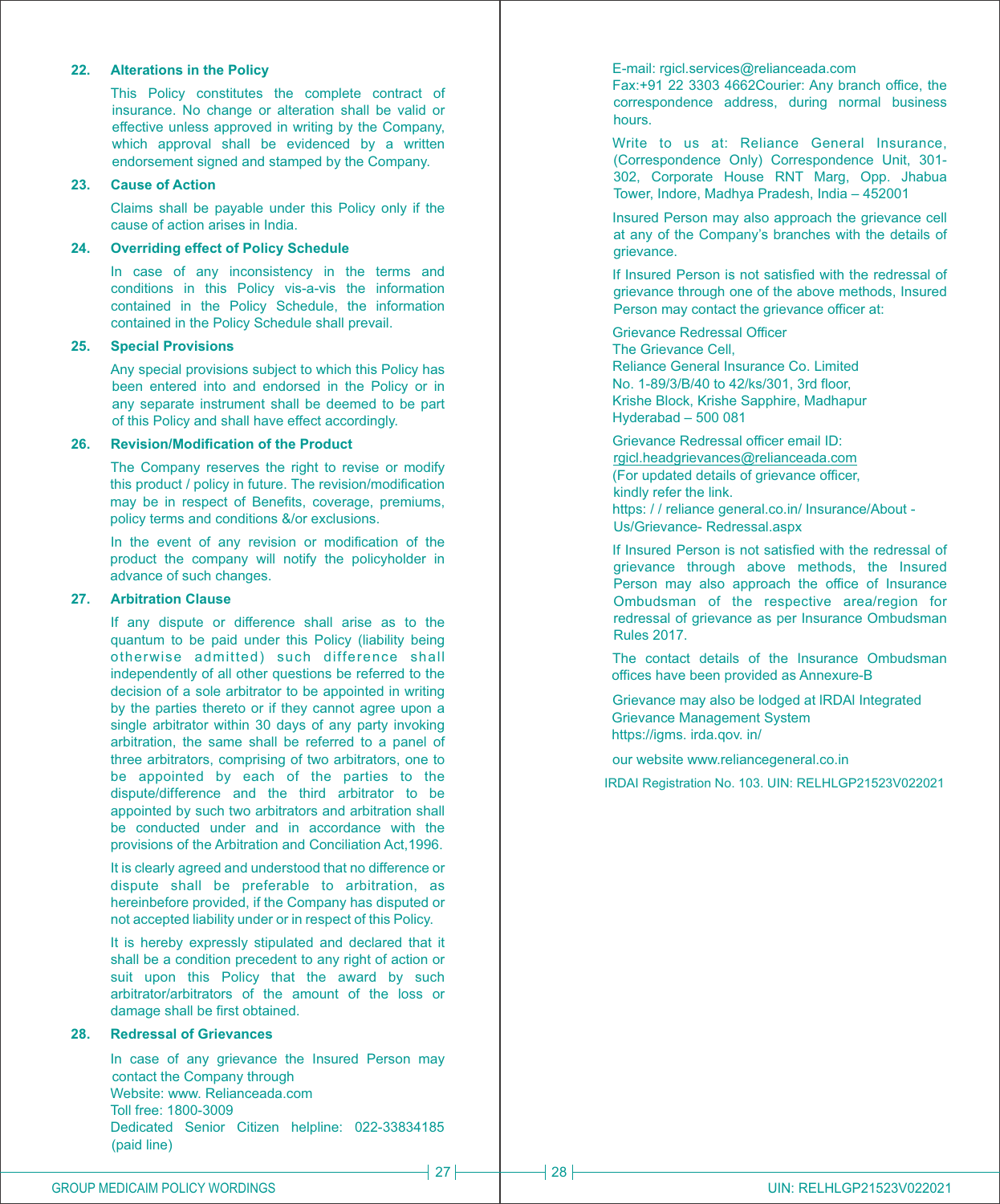# **ANNEXURE-A**

**1. List I — Items for which coverage is not available in the policy**

| <u>SI. No.</u> | Item                                                                             |
|----------------|----------------------------------------------------------------------------------|
| 1              | <b>BABY FOOD</b>                                                                 |
| 2              | <b>BABY UTILITIES CHARGES</b>                                                    |
| 3              | <b>BEAUTY SERVICES</b>                                                           |
| 4              | <b>BELTS/BRACES</b>                                                              |
| 5              | <b>BUDS</b>                                                                      |
| 6              | <b>COLD PACK/HOT PACK</b>                                                        |
| 7              | <b>CARRY BAGS</b>                                                                |
| 8              | <b>EMAIL / INTERNET CHARGES</b>                                                  |
| 9              | <b>FOOD CHARGES (OTHER THAN PATIENT'S DIET</b><br><b>PROVIDED BY HOSPITAL)</b>   |
| 10             | <b>LEGGING S</b>                                                                 |
| 11             | <b>LAUNDRY CHARGES</b>                                                           |
| 12             | <b>MINERAL WATER</b>                                                             |
| 13             | <b>SANITARY PAD</b>                                                              |
| 14             | <b>TELEPHONE CHARGES</b>                                                         |
| 15             | <b>GUEST SERVICES</b>                                                            |
| 16             | <b>CREPE BANDAGE</b>                                                             |
| 17             | <b>DIAPER OF ANY TYPE</b>                                                        |
| 18             | <b>EYELET COLLAR</b>                                                             |
| 19             | <b>SLINGS</b>                                                                    |
| 20             | <b>BLOOD GROUPING AND CROSS MATCHING OF</b><br><b>DONORS SAMPLES</b>             |
| 21             | SERVICE CHARGES WHERE NURSING CHARGE<br><b>ALSO CHARGED</b>                      |
| 22             | <b>Television Charges</b>                                                        |
| 23             | <b>SURCHARGES</b>                                                                |
| 24             | <b>ATTENDANT CHARGES</b>                                                         |
| 25             | EXTRA DIET OF PATIENT (OTHER THAN THAT<br><b>WHICH FORMS PART OF BED CHARGE)</b> |
| 26             | <b>BIRTH CERTIFICATE</b>                                                         |
| 27             | <b>CERTIFICATE CHARGES</b>                                                       |
| 28             | <b>COURIER CHARGES</b>                                                           |
| 29             | <b>CONVEYANCE CHARGES</b>                                                        |
| 30             | <b>MEDICAL CERTIFICATE</b>                                                       |
| 31             | <b>MEDICAL RECORDS</b>                                                           |
| 32             | <b>PHOTOCOPY ES CHARGES</b>                                                      |
| 33             | <b>MORTUARY CHARGES</b>                                                          |
| 34             | <b>WALKING AIDS CHARGES</b>                                                      |
| 35             | <b>OXYGEN CYLINDER</b><br>(FOR USAGE OUTSIDE THE HOSPITAL)                       |
| 36             | <b>SPACER</b>                                                                    |
| 37             | <b>SPIROMETRE</b>                                                                |

| 39<br><b>STEAM INHALER</b><br>40<br><b>ARMSLING</b><br>41<br><b>THERMOMETER</b><br><b>CERVICAL COLLAR</b><br>42<br>43<br><b>SPLINT</b><br>44<br><b>DIABETIC FOOT WEAR</b><br>45<br><b>KNEE BRACES (LONG/ SHORT/ HINGED)</b><br>KNEE IMMOBILIZER/SHOULDER IMMOBILIZER<br>46<br><b>LUMBO SACRAL BELT</b><br>47<br>NIMBUS BED OR WATER OR AIR BED CHARGES<br>48<br><b>AMBULANCE COLLAR</b><br>49<br>50<br><b>AMBULANCE EQUIPMENT</b><br>51<br><b>ABDOMINAL BINDER</b><br>52<br>PRIVATE NURSES CHARGES- SPECIAL NURSING<br><b>CHARGES</b><br>53<br><b>SUGAR FREE Tablets</b><br><b>CREAMS POWDERS LOTIONS</b><br>54<br>(Toiletries are not payable, only prescribed medical<br>pharmaceuticals payable)<br>55<br><b>ECG ELECTRODES</b><br>56<br><b>GLOVES</b><br>57<br><b>NEBULISATION KIT</b><br>58<br>ANY KIT WITH NO DETAILS MENTIONED<br>[DELIVERY KIT, ORTHOKIT, RECOVERY KIT, ETC]<br>59<br><b>KIDNEY TRAY</b><br><b>MASK</b><br>60<br>61<br><b>OUNCE GLASS</b><br><b>OXYGEN MASK</b><br>62<br>PELVIC TRACTION BELT<br>63<br>64<br><b>PAN CAN</b><br><b>TROLLY COVER</b><br>65<br>66<br><b>UROMETER, URINE JUG</b><br>67<br><b>AMBULANCE</b> | 38 | <b>NEBULIZE R KIT</b> |
|------------------------------------------------------------------------------------------------------------------------------------------------------------------------------------------------------------------------------------------------------------------------------------------------------------------------------------------------------------------------------------------------------------------------------------------------------------------------------------------------------------------------------------------------------------------------------------------------------------------------------------------------------------------------------------------------------------------------------------------------------------------------------------------------------------------------------------------------------------------------------------------------------------------------------------------------------------------------------------------------------------------------------------------------------------------------------------------------------------------------------------------------|----|-----------------------|
|                                                                                                                                                                                                                                                                                                                                                                                                                                                                                                                                                                                                                                                                                                                                                                                                                                                                                                                                                                                                                                                                                                                                                |    |                       |
|                                                                                                                                                                                                                                                                                                                                                                                                                                                                                                                                                                                                                                                                                                                                                                                                                                                                                                                                                                                                                                                                                                                                                |    |                       |
|                                                                                                                                                                                                                                                                                                                                                                                                                                                                                                                                                                                                                                                                                                                                                                                                                                                                                                                                                                                                                                                                                                                                                |    |                       |
|                                                                                                                                                                                                                                                                                                                                                                                                                                                                                                                                                                                                                                                                                                                                                                                                                                                                                                                                                                                                                                                                                                                                                |    |                       |
|                                                                                                                                                                                                                                                                                                                                                                                                                                                                                                                                                                                                                                                                                                                                                                                                                                                                                                                                                                                                                                                                                                                                                |    |                       |
|                                                                                                                                                                                                                                                                                                                                                                                                                                                                                                                                                                                                                                                                                                                                                                                                                                                                                                                                                                                                                                                                                                                                                |    |                       |
|                                                                                                                                                                                                                                                                                                                                                                                                                                                                                                                                                                                                                                                                                                                                                                                                                                                                                                                                                                                                                                                                                                                                                |    |                       |
|                                                                                                                                                                                                                                                                                                                                                                                                                                                                                                                                                                                                                                                                                                                                                                                                                                                                                                                                                                                                                                                                                                                                                |    |                       |
|                                                                                                                                                                                                                                                                                                                                                                                                                                                                                                                                                                                                                                                                                                                                                                                                                                                                                                                                                                                                                                                                                                                                                |    |                       |
|                                                                                                                                                                                                                                                                                                                                                                                                                                                                                                                                                                                                                                                                                                                                                                                                                                                                                                                                                                                                                                                                                                                                                |    |                       |
|                                                                                                                                                                                                                                                                                                                                                                                                                                                                                                                                                                                                                                                                                                                                                                                                                                                                                                                                                                                                                                                                                                                                                |    |                       |
|                                                                                                                                                                                                                                                                                                                                                                                                                                                                                                                                                                                                                                                                                                                                                                                                                                                                                                                                                                                                                                                                                                                                                |    |                       |
|                                                                                                                                                                                                                                                                                                                                                                                                                                                                                                                                                                                                                                                                                                                                                                                                                                                                                                                                                                                                                                                                                                                                                |    |                       |
|                                                                                                                                                                                                                                                                                                                                                                                                                                                                                                                                                                                                                                                                                                                                                                                                                                                                                                                                                                                                                                                                                                                                                |    |                       |
|                                                                                                                                                                                                                                                                                                                                                                                                                                                                                                                                                                                                                                                                                                                                                                                                                                                                                                                                                                                                                                                                                                                                                |    |                       |
|                                                                                                                                                                                                                                                                                                                                                                                                                                                                                                                                                                                                                                                                                                                                                                                                                                                                                                                                                                                                                                                                                                                                                |    |                       |
|                                                                                                                                                                                                                                                                                                                                                                                                                                                                                                                                                                                                                                                                                                                                                                                                                                                                                                                                                                                                                                                                                                                                                |    |                       |
|                                                                                                                                                                                                                                                                                                                                                                                                                                                                                                                                                                                                                                                                                                                                                                                                                                                                                                                                                                                                                                                                                                                                                |    |                       |
|                                                                                                                                                                                                                                                                                                                                                                                                                                                                                                                                                                                                                                                                                                                                                                                                                                                                                                                                                                                                                                                                                                                                                |    |                       |
|                                                                                                                                                                                                                                                                                                                                                                                                                                                                                                                                                                                                                                                                                                                                                                                                                                                                                                                                                                                                                                                                                                                                                |    |                       |
|                                                                                                                                                                                                                                                                                                                                                                                                                                                                                                                                                                                                                                                                                                                                                                                                                                                                                                                                                                                                                                                                                                                                                |    |                       |
|                                                                                                                                                                                                                                                                                                                                                                                                                                                                                                                                                                                                                                                                                                                                                                                                                                                                                                                                                                                                                                                                                                                                                |    |                       |
|                                                                                                                                                                                                                                                                                                                                                                                                                                                                                                                                                                                                                                                                                                                                                                                                                                                                                                                                                                                                                                                                                                                                                |    |                       |
|                                                                                                                                                                                                                                                                                                                                                                                                                                                                                                                                                                                                                                                                                                                                                                                                                                                                                                                                                                                                                                                                                                                                                |    |                       |
|                                                                                                                                                                                                                                                                                                                                                                                                                                                                                                                                                                                                                                                                                                                                                                                                                                                                                                                                                                                                                                                                                                                                                |    |                       |
|                                                                                                                                                                                                                                                                                                                                                                                                                                                                                                                                                                                                                                                                                                                                                                                                                                                                                                                                                                                                                                                                                                                                                |    |                       |
|                                                                                                                                                                                                                                                                                                                                                                                                                                                                                                                                                                                                                                                                                                                                                                                                                                                                                                                                                                                                                                                                                                                                                |    |                       |
|                                                                                                                                                                                                                                                                                                                                                                                                                                                                                                                                                                                                                                                                                                                                                                                                                                                                                                                                                                                                                                                                                                                                                |    |                       |
|                                                                                                                                                                                                                                                                                                                                                                                                                                                                                                                                                                                                                                                                                                                                                                                                                                                                                                                                                                                                                                                                                                                                                |    |                       |
| <b>VASOFIX SAFETY</b><br>68                                                                                                                                                                                                                                                                                                                                                                                                                                                                                                                                                                                                                                                                                                                                                                                                                                                                                                                                                                                                                                                                                                                    |    |                       |

# **2. List II — Items that are to be subsumed into Room Charges**

| SI. No. Item   |                                                     |
|----------------|-----------------------------------------------------|
|                | <b>BABY CHARGES</b><br>(UNLESS SPECIFIED/INDICATED) |
| $\overline{2}$ | <b>HAND WASH</b>                                    |
| 3              | <b>SHOE COVER</b>                                   |
| 4              | <b>CAPS</b>                                         |
| 5              | <b>CRADLE CHARGES</b>                               |
| 6              | <b>COMB</b>                                         |

# GROUP MEDICAIM POLICY WORDINGS **EXECUTES A RELATION CONTROL** THEORY OF THE STATE OF THE STATE OF THE STATE OF THE STATE OF THE STATE OF THE STATE OF THE STATE OF THE STATE OF THE STATE OF THE STATE OF THE STATE OF THE STAT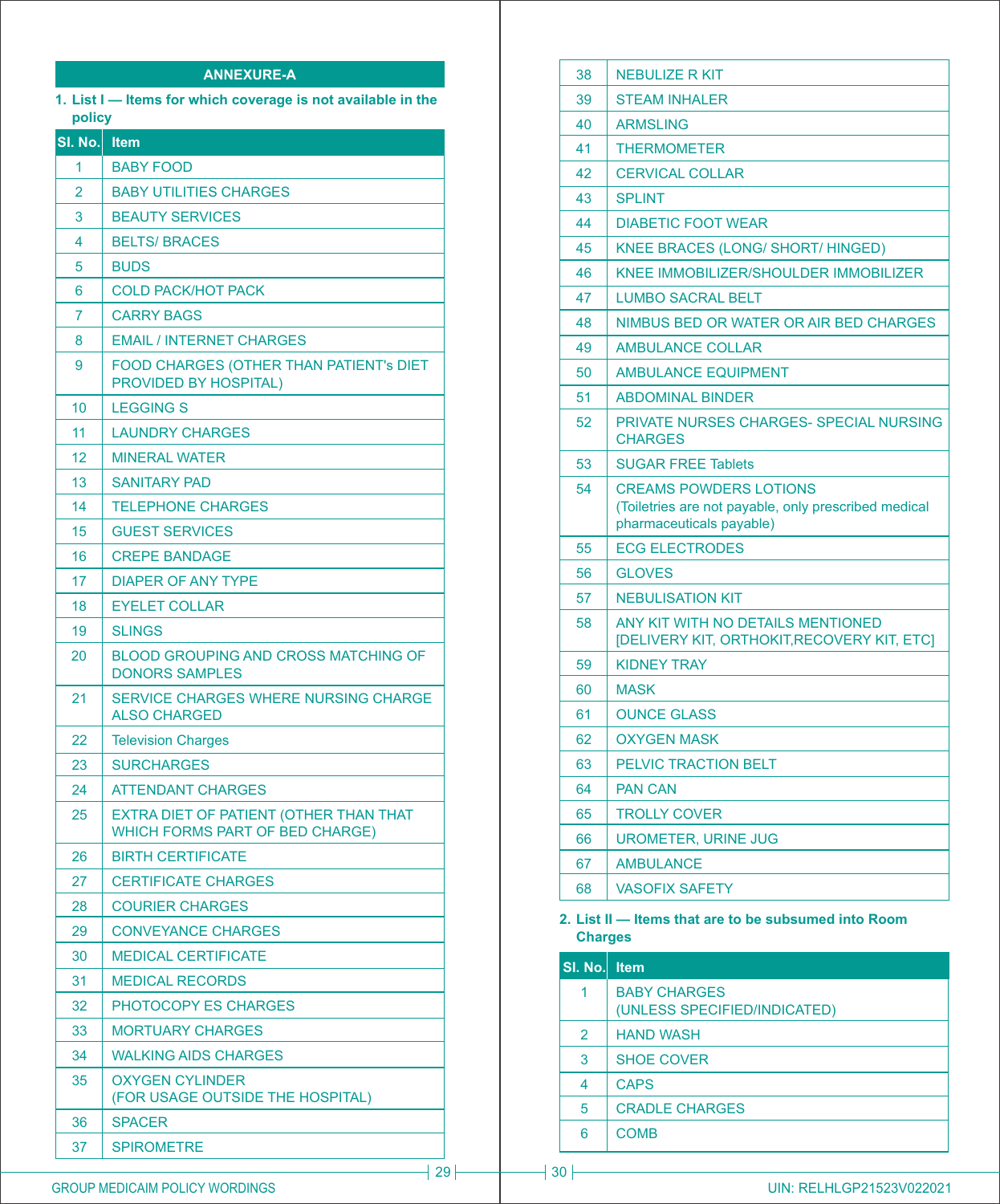| 7  | EAU-DE-COLOGNE / ROOM FRESHNERS                                  |
|----|------------------------------------------------------------------|
| 8  | <b>FOOT COVER</b>                                                |
| 9  | <b>GOWN</b>                                                      |
| 10 | <b>SLIPPERS</b>                                                  |
| 11 | <b>TISSUE PAPER</b>                                              |
| 12 | <b>TOOTH PASTE</b>                                               |
| 13 | <b>TOOTH BRUSH</b>                                               |
| 14 | <b>BED PAN</b>                                                   |
| 15 | <b>FACE MASK</b>                                                 |
| 16 | <b>FLEXI MASK</b>                                                |
| 17 | <b>HAND HOLDER</b>                                               |
| 18 | <b>SPUTUM CUP</b>                                                |
| 19 | <b>DISINFECTANT LOTIONS</b>                                      |
| 20 | <b>LUXURY TAX</b>                                                |
| 21 | <b>HVAC</b>                                                      |
| 22 | <b>HOUSE KEEPING CHARGES</b>                                     |
| 23 | AIR CONDITIONER CHARGES                                          |
| 24 | <b>IM IV INJECTION CHARGES</b>                                   |
| 25 | <b>CLEAN SHEET</b>                                               |
| 26 | <b>BLANKET/WARMER BLANKET</b>                                    |
| 27 | <b>ADMISSION KIT</b>                                             |
| 28 | <b>DIABETIC CHART CHARGES</b>                                    |
| 29 | <b>DOCUMENTATION CHARGES /</b><br><b>ADMINISTRATIVE EXPENSES</b> |
| 30 | <b>DISCHARGE PROCEDURE CHARGES</b>                               |
| 31 | <b>DAILY CHART CHARGES</b>                                       |
| 32 | <b>ENTRANCE PASS / VISITORS PASS CHARGES</b>                     |
| 33 | <b>EXPENSES RELATED TO PRESCRIPTION ON</b><br><b>DISCHARGE</b>   |
| 34 | <b>FILE OPENING CHARGES</b>                                      |
| 35 | <b>INCIDENTAL EXPENSES / MISC. CHARGES</b><br>(NOT EXPLAINED)    |
| 36 | PATIENT IDENTIFICATION BAND / NAME TAG                           |
| 37 | <b>PULSEOXYMETER CHARGES</b>                                     |

## **3. List III — Items that are to be subsumed into Procedure Charges**

| SI. No. Item   |                                                              |
|----------------|--------------------------------------------------------------|
| 1              | <b>HAIR REMOVAL CREAM</b>                                    |
| $\overline{2}$ | <b>DISPOSABLES RAZORS CHARGES</b><br>(for site preparations) |
| 3              | <b>EYE PAD</b>                                               |
| 4              | <b>EYE SHEILD</b>                                            |
| 5              | <b>CAMERA COVER</b>                                          |
| 6              | <b>DVD, CD CHARGES</b>                                       |
| 7              | <b>GAUSE SOFT</b>                                            |

| 8  | <b>GAUZE</b>                                       |
|----|----------------------------------------------------|
| 9  | WARD AND THEATRE BOOKING CHARGES                   |
| 10 | ARTHROSCOPY AND ENDOSCOPY<br><b>INSTRUMENTS</b>    |
| 11 | <b>MICROSCOPE COVER</b>                            |
| 12 | SURGICAL BLADES, HARMONICSCALPEL,<br><b>SHAVER</b> |
| 13 | <b>SURGICAL DRILL</b>                              |
| 14 | <b>EYE KIT</b>                                     |
| 15 | <b>FYF DRAPF</b>                                   |
| 16 | <b>X-RAY FILM</b>                                  |
| 17 | <b>BOYLES APPARATUS CHARGES</b>                    |
| 18 | <b>COTTON</b>                                      |
| 19 | <b>COTTON BANDAGE</b>                              |
| 20 | <b>SURGICAL TAPE</b>                               |
| 21 | <b>APRON</b>                                       |
| 22 | <b>TORNIQUET</b>                                   |
| 23 | <b>ORTHOBUNDLE, GYNAEC BUNDLE</b>                  |

# **4. List IV — Items that are to be subsumed into costs of treatment**

| SI. No. Item            |                                                                           |
|-------------------------|---------------------------------------------------------------------------|
| 1                       | ADMISSION/REGISTRATION CHARGES                                            |
| $\mathcal{P}$           | <b>HOSPITAL ISATION FOR EVALUATION/</b><br><b>DIAGNOSTIC PURPOSE</b>      |
| 3                       | <b>URINE CONTAINER</b>                                                    |
| $\overline{\mathbf{A}}$ | <b>BLOOD RESERVATION CHARGES AND ANTE</b><br><b>NATAL BOOKING CHARGES</b> |
| 5                       | <b>BIPAP MACHINE</b>                                                      |
| 6                       | <b>CPAP/ CAPD EQUIPMENTS</b>                                              |
| $\overline{7}$          | <b>INFUSION PUMP-COST</b>                                                 |
| 8                       | <b>HYDROGEN PEROXIDE\SPIRIT\</b><br><b>DISINFECTANTS ETC</b>              |
| 9                       | NUTRITION PLANNING CHARGES -<br>DIFTICIAN CHARGES- DIFT CHARGES           |
| 10                      | <b>HIV KIT</b>                                                            |
| 11                      | <b>ANTISEPTIC MOUTHWASH</b>                                               |
| 12                      | <b>LOZENGES</b>                                                           |
| 13                      | <b>MOUTH PAINT</b>                                                        |
| 14                      | <b>VACCINATION CHARGES</b>                                                |
| 15                      | ALCOHOL SWARES                                                            |
| 16                      | <b>SCRUB SOLUTION/STERILLIUM</b>                                          |
| 17                      | <b>Glucometer &amp; Strips</b>                                            |
| 18                      | <b>URINE BAG</b>                                                          |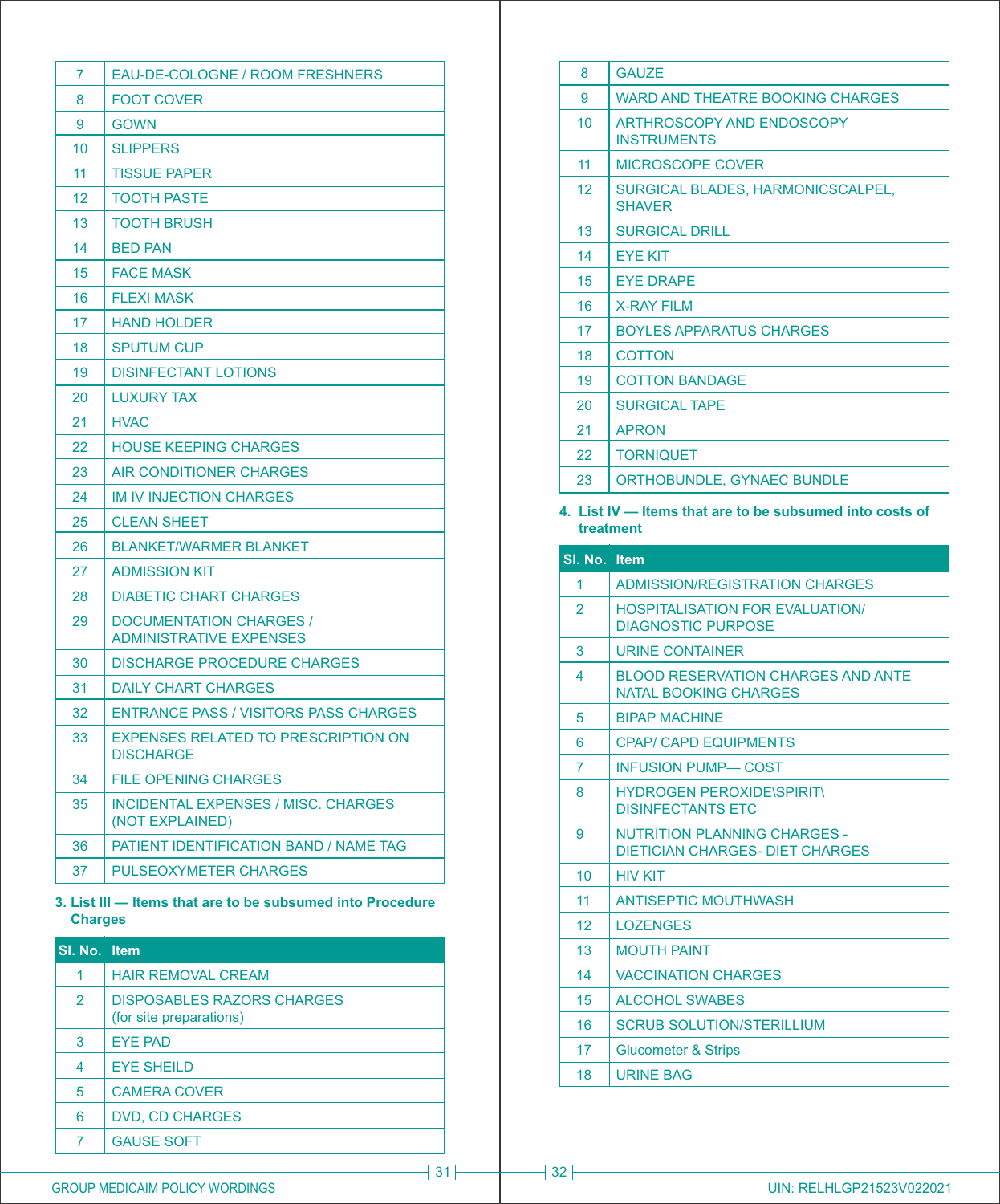# **Annexure D – List of Day Care Procedures**

| $\overline{1}$  | Microsurgical operations on the middle ear                                                    |
|-----------------|-----------------------------------------------------------------------------------------------|
| 1.              | Stapedotomy to treat various lesions in middle ear                                            |
| 2.              | Revision of a stapedectomy                                                                    |
| 3.              | Other operations on the auditory ossicles                                                     |
| 4.              | Myringoplasty (post-aura/endaural approach as well<br>as simple Type -I Tympanoplasty)        |
| 5.              | Tympanoplasty (closure of an eardrum perforation/<br>reconstruction of the auditory ossicles) |
| 6.              | Revision of a tympanoplasty                                                                   |
| 7.              | Other microsurgical operations on the middle ear                                              |
| 2.              | Other operations on the middle & internal ear                                                 |
| 9.              | <b>Myringotomy</b>                                                                            |
| 10.             | Removal of a tympanic drain                                                                   |
| 11.             | Incision of the mastoid process and middle ear                                                |
| 12.             | <b>Mastoidectomy</b>                                                                          |
| 13.             | Reconstruction of the middle ear                                                              |
| 14.             | Other excisions of the middle and inner ear                                                   |
| 15.             | Fenestration of the inner ear                                                                 |
| 16 <sup>1</sup> | Revision of a fenestration of the inner ear                                                   |
| 17.             | Incision (opening) and destruction (elimination) of the                                       |
|                 | inner ear                                                                                     |
| 18.             | Other operations on the middle and inner ear                                                  |
| 19.             | <b>Removal of Keratosis Obturans</b>                                                          |
| 3.              | Operations on the nose & the nasal sinuses                                                    |
| 20.             | Excision and destruction of diseased tissue of                                                |
|                 | the nose                                                                                      |
| 21.             | Operations on the turbinates (nasal concha)                                                   |
| 22.             | Other operations on the nose                                                                  |
| 23.             | Nasal sinus aspiration Foreign body removal<br>from nose                                      |
| 4.              | <b>Operations on the eyes</b>                                                                 |
|                 |                                                                                               |
| 24.<br>25.      | Incision of tear glands                                                                       |
| 26.             | Other operations on the tear ducts<br>Incision of diseased eyelids                            |
| 27.             | Correction of Eyelid Ptosis by Levator Palpebrae                                              |
| 28.             | <b>Superioris Resection (bilateral)</b><br>Correction of Eyelid Ptosis by Fascia Lata Graft   |
| 29.             | (bilateral)<br>Excision and destruction of diseased tissue of<br>the eyelid                   |
| 30.             |                                                                                               |
| 31.             | Operations on the canthus and epicanthus<br>Corrective surgery for entropion and ectropion    |
| 32.             |                                                                                               |
| 33.             | Corrective surgery for blepharoptosis<br>Removal of a foreign body from the conjunctiva       |
| 34.             |                                                                                               |
| 35.             | Removal of a foreign body from the cornea<br>Incision of the cornea                           |
| 36.             | Operations for pterygium                                                                      |
| 37.             | Other operations on the cornea                                                                |

| 38. | Removal of a foreign body from the lens of the eye                               |
|-----|----------------------------------------------------------------------------------|
| 39. | Removal of a foreign body from the posterior<br>chamber of the eye               |
| 40. | Removal of a foreign body from the orbit and eyeball                             |
| 41. | <b>Operation of cataract</b>                                                     |
| 42. | Diathermy/Cryotherapy to treat retinal tear                                      |
| 43. | Anterior chamber Paracentesis/Cyclodiathermy/                                    |
|     | Cyclocryotherapy/Goniotomy/Trabeculotomy and                                     |
|     | Filtering and Allied Operations to treat glaucoma                                |
| 44. | <b>Enucleation of Eye without Implant</b>                                        |
| 45. | Dacryocystorhinostomy for various lesions of Lacrimal<br>Gland                   |
| 46. | Laser Photocoagulation to treat Ratinal Tear                                     |
| 5.  | Operations on the skin & subcutaneous tissues                                    |
| 47. | Incision of a pilonidal sinus                                                    |
| 48. | Other incisions of the skin and subcutaneous tissues                             |
| 49. | Surgical wound toilet (wound debridement) and                                    |
|     | removal of diseased tissue of the skin and<br>subcutaneous tissues               |
| 50. | Local excision of diseased tissue of the skin and                                |
|     | subcutaneous tissues                                                             |
| 51. | Other excisions of the skin and subcutaneous tissues                             |
| 52. | Simple restoration of surface continuity of the skin<br>and subcutaneous tissues |
| 53. | Free skin transplantation, donor site                                            |
| 54. | Free skin transplantation, recipient site                                        |
| 55. | Revision of skin plasty                                                          |
| 56. | Other restoration and reconstruction of the skin and<br>subcutaneous tissues.    |
| 57. | Chemosurgery to the skin.                                                        |
| 58. | Destruction of diseased tissue in the skin and<br>subcutaneous tissues           |
| 59. | Reconstruction of Deformity/Defect in Nail Bed                                   |
| 6.  | <b>Operations on the tongue</b>                                                  |
| 60. | Incision, excision and destruction of diseased tissue<br>of the tongue           |
| 61. | Partial glossectomy                                                              |
| 62. | Glossectomy                                                                      |
| 63. | Reconstruction of the tongue                                                     |
| 64. | Other operations on the tonque                                                   |
| 7.  | Operations on the salivary glands & salivary ducts                               |
| 65. | Incision and lancing of a salivary gland and a<br>salivary duct                  |
| 66. | Excision of diseased tissue of a salivary gland and a<br>salivary duct           |
| 67. | Resection of a salivary gland                                                    |
| 68. | Reconstruction of a salivary gland and a salivary duct                           |
| 69. | Other operations on the salivary glands and<br>salivary ducts                    |
|     |                                                                                  |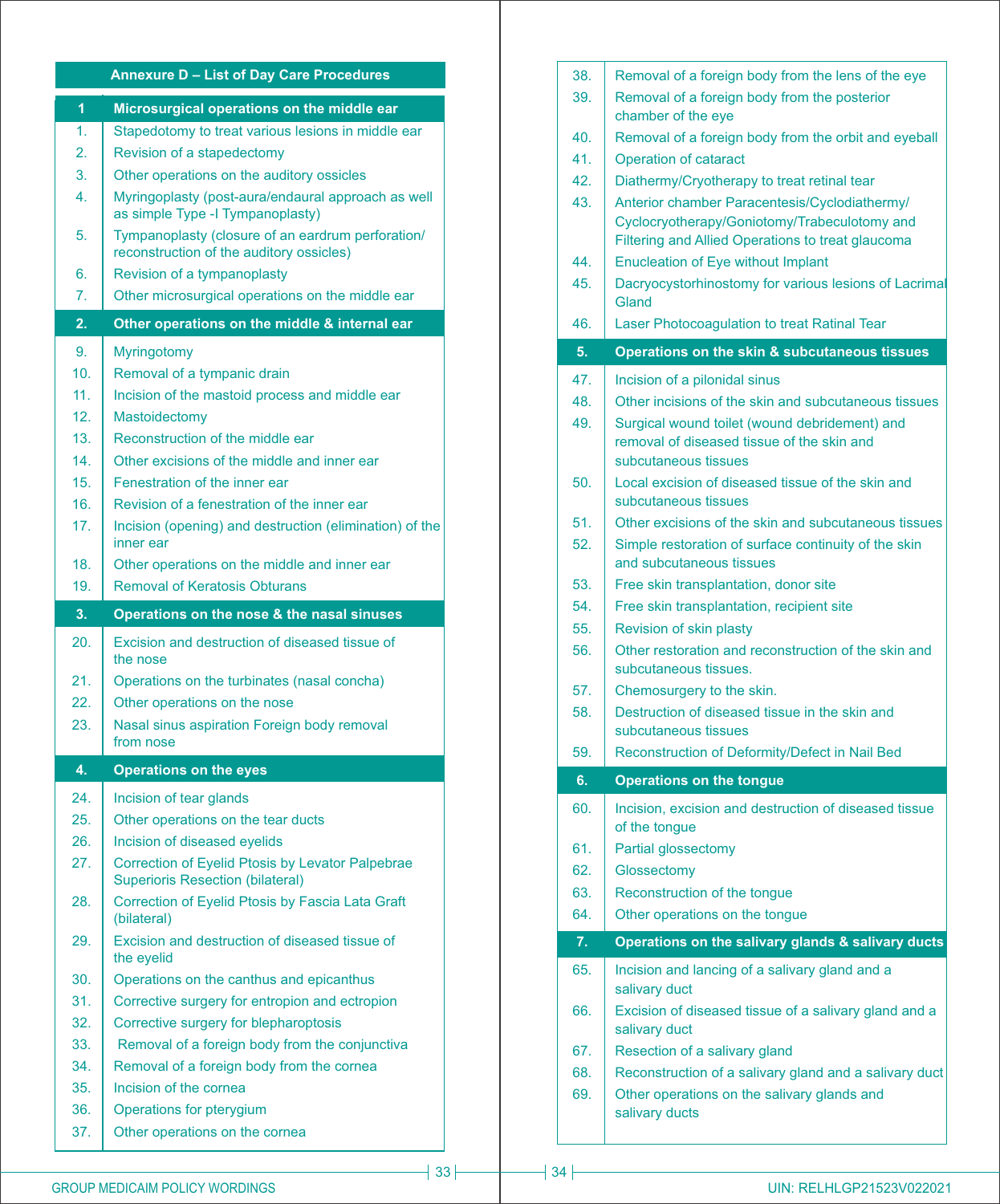| 8.           | Other operations on the mouth & face                                                                                    |
|--------------|-------------------------------------------------------------------------------------------------------------------------|
| 70.          | External incision and drainage in the region of the<br>mouth, jaw and face                                              |
| 71.          | Incision of the hard and soft palate                                                                                    |
| 72.          | Excision and destruction of diseased hard and<br>soft palate                                                            |
| 73.          | Incision, excision and destruction in the mouth                                                                         |
| 74.          | Palatoplasty                                                                                                            |
| 75.          | Other operations in the mouth                                                                                           |
| 9.           | Operations on the tonsils & adenoids                                                                                    |
| 76.          | Transoral incision and drainage of a pharyngeal<br>abscess                                                              |
| 77.          | Tonsillectomy without adenoidectomy                                                                                     |
| 78.          | Tonsillectomy with adenoidectomy                                                                                        |
| 79.          | Excision and destruction of a lingual tonsil                                                                            |
| 80.          | Other operations on the tonsils and adenoids                                                                            |
| 81.          | Trauma surgery and orthopaedics                                                                                         |
| 82.          | Incision on bone, septic and aseptic                                                                                    |
| 83.          | Closed reduction on fracture, luxation or<br>epiphyseolysis with osteosynthesis                                         |
| 84.          | Suture and other operations on tendons and tendon<br>sheath                                                             |
| 85.          | <b>Reduction of dislocation under GA</b>                                                                                |
| 86.          | Arthroscopic knee aspiration                                                                                            |
| 87.          | Adenoidectomy                                                                                                           |
|              |                                                                                                                         |
| 10.          | <b>Operations on the breast</b>                                                                                         |
| 88.          | Incision of the breast abscess                                                                                          |
| 89.          | Operations on the nipple                                                                                                |
| 90.          | Excision of single breast lump                                                                                          |
| 1.           | Operations on the digestive tract, Kidney and Bladder                                                                   |
| 91.          |                                                                                                                         |
| 92.          | Incision and excision of tissue in the perianal region<br>Surgical treatment of anal fistulas                           |
| 93.          | <b>Surgical treatment of hemorrhoids</b>                                                                                |
| 94.          | Division of the anal sphincter (sphincterotomy)                                                                         |
| 95.          | Other operations on the anus                                                                                            |
| 96.          | Ultrasound guided aspirations                                                                                           |
| 97.          | Sclerotherapy, etc.                                                                                                     |
| 98.          | Laparotomy for grading Lymphoma with<br>Splenectomy/Liver/Lymph Node Biopsy                                             |
| 99.          | Therapeutic Laparoscopy with Laser                                                                                      |
| 100.         | Cholecystectomy and Choledocho-Jejunostomy/<br>Duodenostomy/Gastrostomy/Exploration<br><b>Common Bile Duct</b>          |
| 101.         | Esophagoscopy, gastroscopy, duodenoscopy with<br>polypectomy / removal of foreign body/diathermy of<br>bleeding lesions |
| 102.         | Lithotripsy/Nephrolithotomy for renal calculus                                                                          |
| 103.         | <b>Excision of renal cyst</b>                                                                                           |
| 104.<br>105. | Drainage of Pyonephrosis/Perinephric Abscess<br>Appendicectomy with/without Drainage                                    |

| 12.  | Operations on the female sexual organs                                                      |  |  |
|------|---------------------------------------------------------------------------------------------|--|--|
| 106. | Incision of the ovary                                                                       |  |  |
| 107. | Insufflations of the Fallopian tubes                                                        |  |  |
| 108. | Other operations on the Fallopian tube                                                      |  |  |
| 109. | Dilatation of the cervical canal                                                            |  |  |
| 110. | Conisation of the uterine cervix                                                            |  |  |
| 112. | Therapeutic curettage with Colposcopy/Biopsy/<br>Diathermy/Cryosurgery/                     |  |  |
| 113. | Laser Therapy of Cervix for Various lesions of Uterus                                       |  |  |
| 114. | Other operations on the uterine cervix                                                      |  |  |
| 115  | Incision of the uterus (hysterectomy)                                                       |  |  |
| 116. | Local excision and destruction of diseased tissue of<br>the vagina and the pouch of Douglas |  |  |
| 117. | Incision of vagina                                                                          |  |  |
| 118. | Incision of vulva                                                                           |  |  |
| 119. | Culdotomy                                                                                   |  |  |
| 120. | Operations on Bartholin's glands (cyst)                                                     |  |  |
| 121. | Salpingo-Oophorectomy via Laparotomy                                                        |  |  |
| 13.  | Operations on the prostate & seminal vesicles                                               |  |  |
| 122. | Incision of the prostate                                                                    |  |  |
| 123. | Transurethral excision and destruction of<br>prostate tissue                                |  |  |
| 124. | Transurethral and percutaneous destruction of<br>prostate tissue                            |  |  |
| 125. | Open surgical excision and destruction of<br>prostate tissue                                |  |  |
| 126. | Radical prostatovesiculectomy                                                               |  |  |
| 127. | Other excision and destruction of prostate tissue                                           |  |  |
| 128. | Operations on the seminal vesicles                                                          |  |  |
| 129. | Incision and excision of periprostatic tissue                                               |  |  |
| 130. | Other operations on the prostate                                                            |  |  |
| 14.  | Operations on the scrotum & tunica vaginalis testis                                         |  |  |
| 131. | Incision of the scrotum and tunica vaginalis testis                                         |  |  |
| 132. | Operation on a testicular hydrocele                                                         |  |  |
| 133. | Excision and destruction of diseased scrotal tissue                                         |  |  |
| 134. | Other operations on the scrotum and tunica<br>vaginalis testis                              |  |  |
| 15.  | <b>Operations on the testes</b>                                                             |  |  |
| 135. | Incision of the testes                                                                      |  |  |
| 136. | Excision and destruction of diseased tissue of<br>the testes                                |  |  |
| 137. | Unilateral orchidectomy                                                                     |  |  |
| 138. | <b>Bilateral orchidectomy</b>                                                               |  |  |
| 139. | Orchidopexy                                                                                 |  |  |
| 140. | Abdominal exploration in cryptorchidism                                                     |  |  |
| 141. | Surgical repositioning of an abdominal testis                                               |  |  |
| 142. | Reconstruction of the testis                                                                |  |  |
| 143. | Implantation, exchange and removal of a testicular<br>prosthesis                            |  |  |
| 144. | Other operations on the testis                                                              |  |  |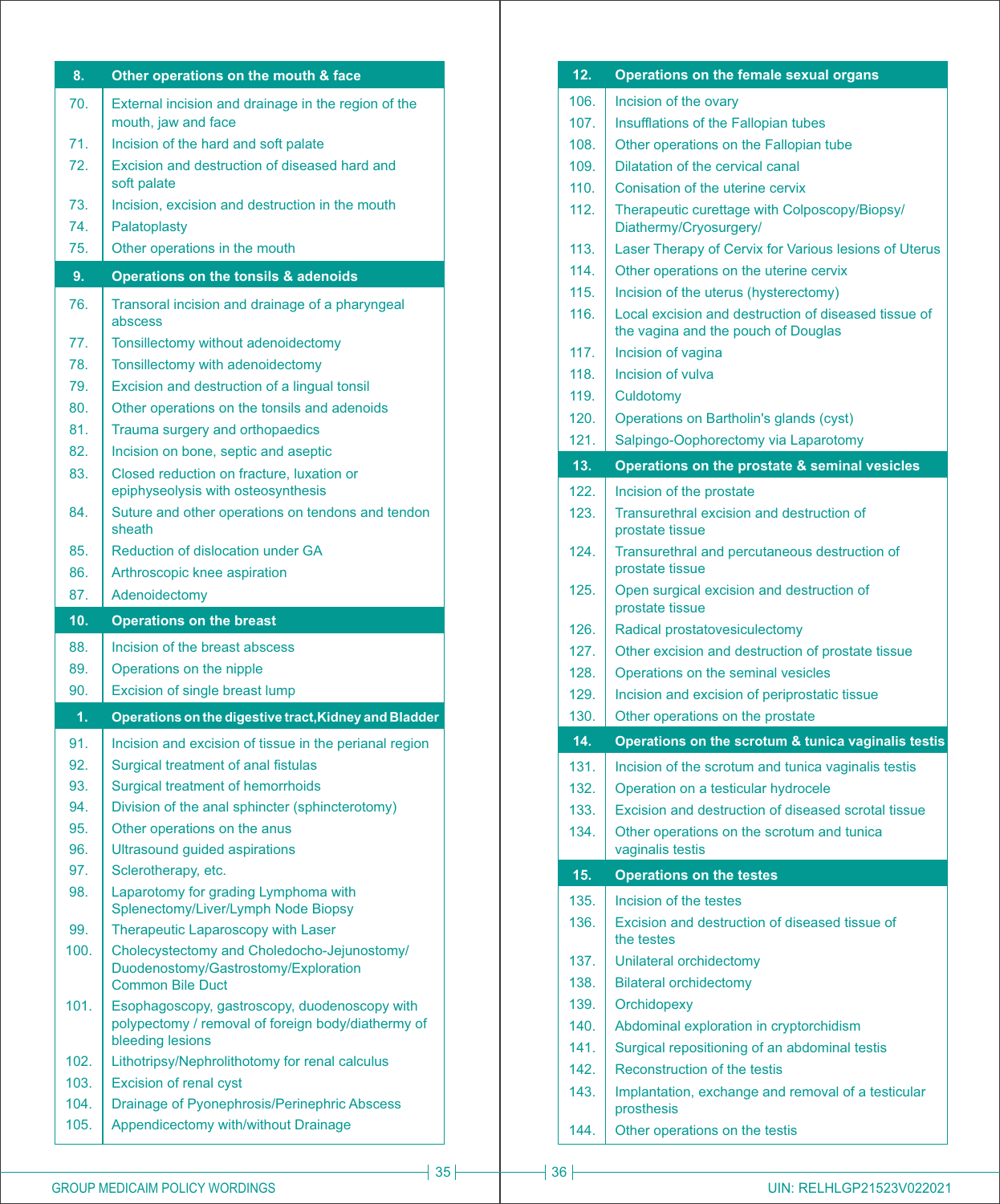| 16.  | Operations on the spermatic cord, epididymis<br>und ductus deferens         |  |  |
|------|-----------------------------------------------------------------------------|--|--|
| 145. | Surgical treatment of a varicocele and a hydrocele<br>of the spermatic cord |  |  |
| 146. | Excision in the area of the epididymis                                      |  |  |
| 147. | Epididymectomy                                                              |  |  |
| 17.  | <b>Operations on the penis</b>                                              |  |  |
| 148. | Operations on the foreskin                                                  |  |  |
| 149. | Local excision and destruction of diseased tissue of<br>the penis           |  |  |
| 150. | Amputation of the penis                                                     |  |  |
| 151. | Other operations on the penis                                               |  |  |
| 18.  | <b>Operations on the urinary system</b>                                     |  |  |
| 152. | <b>Cystoscopical removal of stones</b>                                      |  |  |
| 153. | <b>Catheterisation of Bladder</b>                                           |  |  |
| 19.  | <b>Other Operations</b>                                                     |  |  |
| 154. | Lithotripsy                                                                 |  |  |
| 155. | Coronary angiography                                                        |  |  |
| 156. | <b>Biopsy of Temporal Artery for Various Lesions</b>                        |  |  |
| 157. | <b>External Arterio-venous Shunt</b>                                        |  |  |
| 158. | <b>Haemodialysis</b>                                                        |  |  |
| 159. | <b>Radiotherapy for Cancer</b>                                              |  |  |
| 160. | <b>Cancer Chemotherapy</b>                                                  |  |  |
| 161. | <b>Endoscopic polypectomy</b>                                               |  |  |
| 20.  | <b>Operations of bones and joints</b>                                       |  |  |
| 162. | Surgery for ligament tear                                                   |  |  |
| 163. | Surgery for meniscus tear                                                   |  |  |
| 164. | Surgery for hemoarthrosis/pyoarthrosis                                      |  |  |
| 165. | Removal of fracture pins/nails                                              |  |  |
| 166. | <b>Removal of metal wire</b>                                                |  |  |
| 167. | Closed reduction on fracture, luxation                                      |  |  |
| 168. | <b>Reduction of dislocation under GA</b>                                    |  |  |
| 169. | Epiphyseolysis with osteosynthesis                                          |  |  |
| 170. | <b>Excision of Bursirtis</b>                                                |  |  |
| 171. | <b>Tennis Elbow Release</b>                                                 |  |  |
| 172. | <b>Excision of Various Lesions in Coccyx</b>                                |  |  |
|      |                                                                             |  |  |

# **Annexure F**

Below mentioned Diseases maybe permanently excluded under the **Policy** in the case where such Diseases are **Pre-Existing** at the time of first proposal of this Product with the **Company**

|                         | Sr. No. Disease                                                                      | <b>ICD Code</b>                                                                                                                                                                                                                                                                                                                                                                                                                                                                                                                                                                                                                                                                                                                                                                                                                                                                                                                                                                                                                                                                                                                                                                                                                                                                                                                                                                                                               |
|-------------------------|--------------------------------------------------------------------------------------|-------------------------------------------------------------------------------------------------------------------------------------------------------------------------------------------------------------------------------------------------------------------------------------------------------------------------------------------------------------------------------------------------------------------------------------------------------------------------------------------------------------------------------------------------------------------------------------------------------------------------------------------------------------------------------------------------------------------------------------------------------------------------------------------------------------------------------------------------------------------------------------------------------------------------------------------------------------------------------------------------------------------------------------------------------------------------------------------------------------------------------------------------------------------------------------------------------------------------------------------------------------------------------------------------------------------------------------------------------------------------------------------------------------------------------|
| 1                       | <b>Sarcoidosis</b>                                                                   | D86.0-D86.9                                                                                                                                                                                                                                                                                                                                                                                                                                                                                                                                                                                                                                                                                                                                                                                                                                                                                                                                                                                                                                                                                                                                                                                                                                                                                                                                                                                                                   |
| $\overline{2}$          | <b>Malignant</b><br><b>Neoplasms</b>                                                 | C00-C14 Malignant neoplasms of<br>lip, oral cavity and pharynx, • C15-<br>Malignant neoplasms of<br>C <sub>26</sub><br>digestive organs, • C30-C39<br>Malignant neoplasms of respiratory<br>and intrathoracic organs • C40-C41<br>Malignant neoplasms of bone and<br>articular cartilage • C43-C44<br>Melanoma and other malignant<br>neoplasms of skin • C45-C49<br>Malignant neoplasms of mesothelial<br>and soft tissue · C50-C50 Malignant<br>neoplasms of breast • C51-C58<br>Malignant neoplasms of female<br>genital organs • C60-C63 Malignant<br>neoplasms of male genital organs<br>• C64-C68 Malignant neoplasms of<br>urinary tract • C69-C72 Malignant<br>neoplasms of eye, brain and other<br>parts of central nervous system<br>• C73-C75 Malignant neoplasms of<br>thyroid and other endocrine glands<br>• C76-C80 Malignant neoplasms of<br>ill-defined, other secondary and<br>unspecified sites • C7A-C7A<br>Malignant neuroendocrine tumours<br>C7B-C7B Secondary<br>neuroendocrine tumours • C81-C96<br>Malignant neoplasms of lymphoid,<br>hematopoietic and related tissue<br>. D00-D09 In situ neoplasms . D10-<br>D36 Benign neoplasms, except<br>benign neuroendocrine tumours<br>• D37-D48 Neoplasms of uncertain<br>behaviour, polycythaemia vera and<br>myelodysplastic syndromes • D3A-<br>D <sub>3</sub> A<br>Benign neuroendocrine<br>tumours · D49-D49 Neoplasms of<br>unspecified behaviour |
| 3                       | <b>Epilepsy</b>                                                                      | <b>G40 Epilepsy</b>                                                                                                                                                                                                                                                                                                                                                                                                                                                                                                                                                                                                                                                                                                                                                                                                                                                                                                                                                                                                                                                                                                                                                                                                                                                                                                                                                                                                           |
| $\overline{\mathbf{4}}$ | <b>Heart Ailment</b><br>Congenital<br>heart disease<br>and valvular<br>heart disease | 149 Other cardiac arrhythmias, (120-<br>125) Ischemic heart diseases, 150<br>Heart failure, I42Cardiomyopathy;<br>105-109 - Chronic rheumaticheart<br>diseases. • Q20<br>Congenital<br>malformations of cardiac chambers<br>and connections • Q21 Congenital<br>malformations of cardiac septa<br>· Q22 Congenital malformations of<br>pulmonary and tricuspid valves<br>• Q23 Congenital malformations of                                                                                                                                                                                                                                                                                                                                                                                                                                                                                                                                                                                                                                                                                                                                                                                                                                                                                                                                                                                                                    |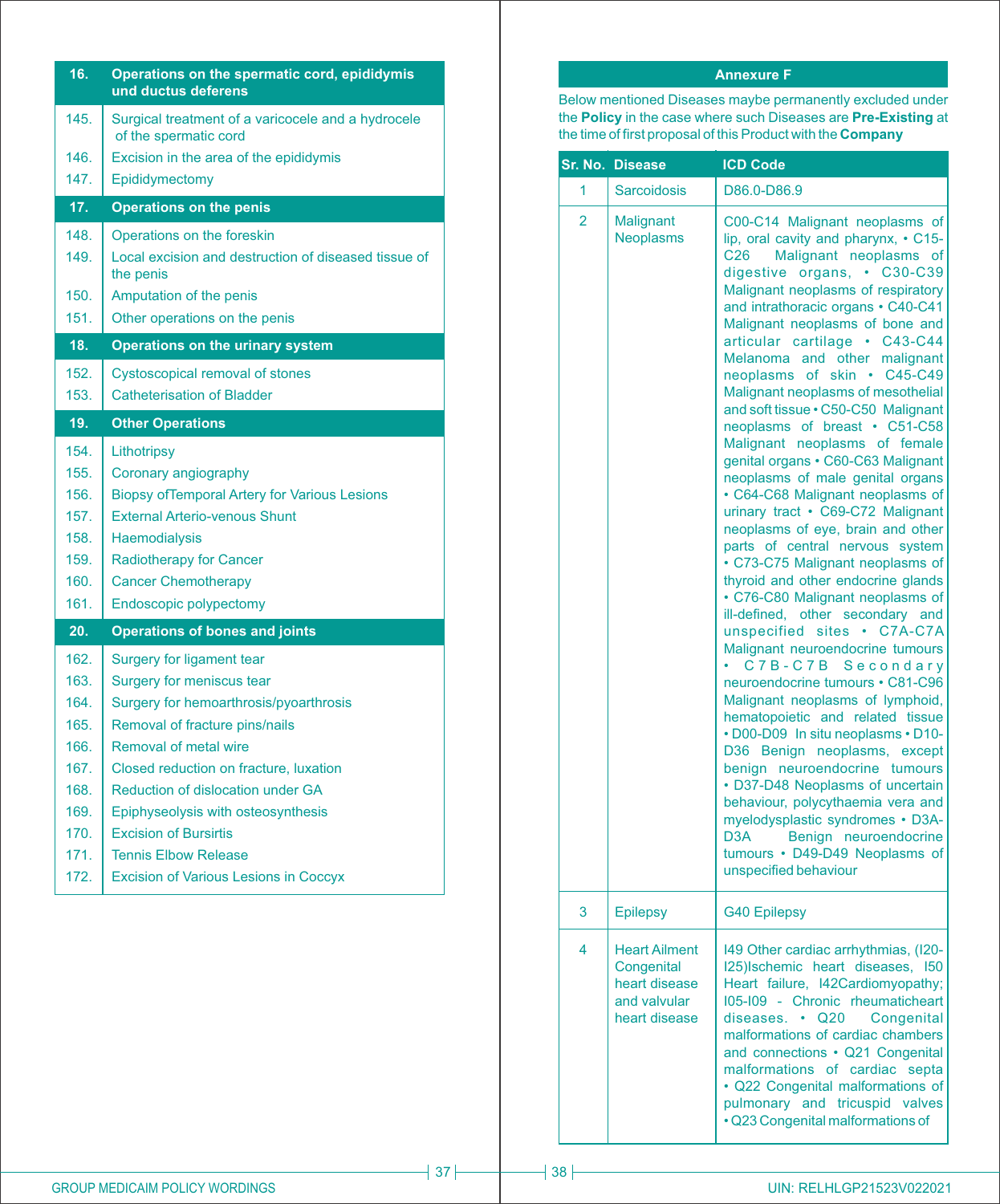|   |                                         | 149 Other cardiac arrhythmias, (120-<br>I25) Ischemic heart diseases, I50<br>Heart failure, I42Cardiomyopathy;<br>105-109 - Chronic rheumaticheart<br>diseases. • Q20 Congenital<br>malformations of cardiac chambers<br>and connections • Q21 Congenital<br>malformations of cardiac septa •<br>Q22 Congenital malformations of<br>pulmonary and tricuspid valves •<br>Q23 Congenital malformations of<br>aortic and mitral valves . Q24 Other<br>congenital malformations of heart<br>· Q25 Congenital malformations of<br>great arteries • Q26 Congenital<br>malformations of great veins • Q27<br>Other congenital malformations of<br>peripheral vascular system • Q28<br>Other congenital malformations of<br>circulatory system • 100-102 Acute<br>rheumatic fever • 105-109 • Chronic<br>rheumatic heart diseases<br>Nonrheumatic mitral valve<br>disorders mitral (valve): • disease<br>$(105.9)$ · failure $(105.8)$ · stenosis<br>(105.0). When of unspecified cause |
|---|-----------------------------------------|---------------------------------------------------------------------------------------------------------------------------------------------------------------------------------------------------------------------------------------------------------------------------------------------------------------------------------------------------------------------------------------------------------------------------------------------------------------------------------------------------------------------------------------------------------------------------------------------------------------------------------------------------------------------------------------------------------------------------------------------------------------------------------------------------------------------------------------------------------------------------------------------------------------------------------------------------------------------------------|
| 5 | Cerebrovascul<br>ar disease<br>(Stroke) | <b>167 Other cerebrovascular</b><br>diseases, (I60-I69) Cerebrovascular<br>diseases                                                                                                                                                                                                                                                                                                                                                                                                                                                                                                                                                                                                                                                                                                                                                                                                                                                                                             |
| 6 | Inflammatory<br><b>Bowel Diseases</b>   | K 50.0 to K 50.9 (including Crohn's<br>and Ulcerative colitis)<br>K50.0 - Crohn's disease of small<br>intestine; K50.1 - Crohn's disease of<br>large intestine; K50.8 - Other Crohn's<br>disease; K50.9 - Crohn's disease,<br>unspecified. K51.0 - Ulcerative<br>(chronic) enterocolitis; K51.8 -Other<br>ulcerative colitis; K51.9 - Ulcerative<br>colitis, unspecified.                                                                                                                                                                                                                                                                                                                                                                                                                                                                                                                                                                                                       |
| 7 | <b>Chronic Liver</b><br>diseases        | K74.6 Fibrosis and<br>K70.0 To<br>cirrhosis of liver; K71.7 - Toxic liver<br>disease with fibrosis and cirrhosis of<br>liver; K70.3 - Alcoholic cirrhosis of<br>liver; I98.2 - K70.-Alcoholic liver<br>disease; Oesophageal varices<br>in<br>diseases classified elsewhere. K 70<br>to K 74.6 (Fibrosis, cirrhosis,<br>alcoholic liver disease, CLD)                                                                                                                                                                                                                                                                                                                                                                                                                                                                                                                                                                                                                            |
| 8 | Pancreatic<br>diseases                  | K85-Acute pancreatitis; (Q 45.0 to Q<br>45.1) Congenital conditions of<br>pancreas, K 86.1 to K 86.8 - Chronic<br>pancreatitis                                                                                                                                                                                                                                                                                                                                                                                                                                                                                                                                                                                                                                                                                                                                                                                                                                                  |
| 9 | <b>Chronic Kidney</b><br>disease        | N17-N19) Renal failure; I12.0<br>Hypertensive renal disease with<br>renal failure; I12.9 Hypertensive<br>renal disease without renal failure;<br>113.1 - Hypertensive heart and renal<br>disease with renal failure; I13.2 -                                                                                                                                                                                                                                                                                                                                                                                                                                                                                                                                                                                                                                                                                                                                                    |

|    |                                                     | Hypertensive heart and renal<br>disease with both (congestive) heart<br>failure and renal failure; N99.0 - Post<br>procedural renal failure; O08.4 -<br>Renal failure following abortion and<br>ectopic and molar pregnancy; O90.4<br>- Postpartum acute renal failure;<br>P96.0 - Congenital renal failure.<br>Congenital malformations of the<br>urinary system (Q 60 to Q64),<br>diabetic nephropathy E14.2, N.083                                                                                                                                                                                                                                                                                                                          |
|----|-----------------------------------------------------|------------------------------------------------------------------------------------------------------------------------------------------------------------------------------------------------------------------------------------------------------------------------------------------------------------------------------------------------------------------------------------------------------------------------------------------------------------------------------------------------------------------------------------------------------------------------------------------------------------------------------------------------------------------------------------------------------------------------------------------------|
| 10 | <b>Hepatitis B</b>                                  | B16.0 - Acute hepatitis B with delta-<br>agent (coinfection) with hepatic<br>coma; B16.1 - Acute hepatitis B with<br>delta-agent (coinfection) without<br>hepatic coma; B16.2 - Acute<br>hepatitis B without delta-agent with<br>hepatic coma; B16.9 - Acute<br>hepatitis B without delta-agent and<br>without hepatic coma; B17.0-Acute<br>delta- (super)infection of hepatitis B<br>carrier; B18.0 - Chronic viral hepatitis<br>B with delta-agent; B18.1 - Chronic<br>viral hepatitis B without delta-agent;                                                                                                                                                                                                                                |
| 11 | Alzheimer's<br>Disease,<br>Parkinson's<br>Disease - | G30.9 - Alzheimer's disease,<br>unspecified; F00.9 - G30.9Dementia<br>in Alzheimer's disease, unspecified,<br>G20 - Parkinson's disease.                                                                                                                                                                                                                                                                                                                                                                                                                                                                                                                                                                                                       |
| 12 | Demyelinating<br>disease                            | G.35 to G37                                                                                                                                                                                                                                                                                                                                                                                                                                                                                                                                                                                                                                                                                                                                    |
| 13 | Loss of<br>Hearing                                  | H90.0 - Conductive hearing loss,<br>bilateral; H90.1 - Conductive<br>hearing loss, unilateral with<br>unrestricted hearing on the<br>contralateral side; H90.2 -<br>Conductive hearing loss,<br>unspecified; H90.3 - Sensorineural<br>hearing loss, bilateral; H90.4 -<br>Sensorineural hearing loss,<br>unilateral with unrestricted hearing<br>on the contralateral side; H90.6 -<br>Mixed conductive and sensorineural<br>hearing loss, bilateral; H90.7 - Mixed<br>conductive and sensorineural<br>hearing loss, unilateral with<br>unrestricted hearing on the<br>contralateral side; H90.8 - Mixed<br>conductive and sensorineural<br>hearing loss, unspecified; H91.0 -<br>Ototoxic hearing loss;<br>H91.9<br>Hearing loss, unspecified |
| 14 | Papulosquam<br>ous disorder<br>of the skin          | L40 - L45 Papulosquamous disorder<br>of the skin including psoriasis lichen<br>planus                                                                                                                                                                                                                                                                                                                                                                                                                                                                                                                                                                                                                                                          |
| 15 | Avascular<br>necrosis<br>(osteonecrosis)            | M 87 to M 87.9                                                                                                                                                                                                                                                                                                                                                                                                                                                                                                                                                                                                                                                                                                                                 |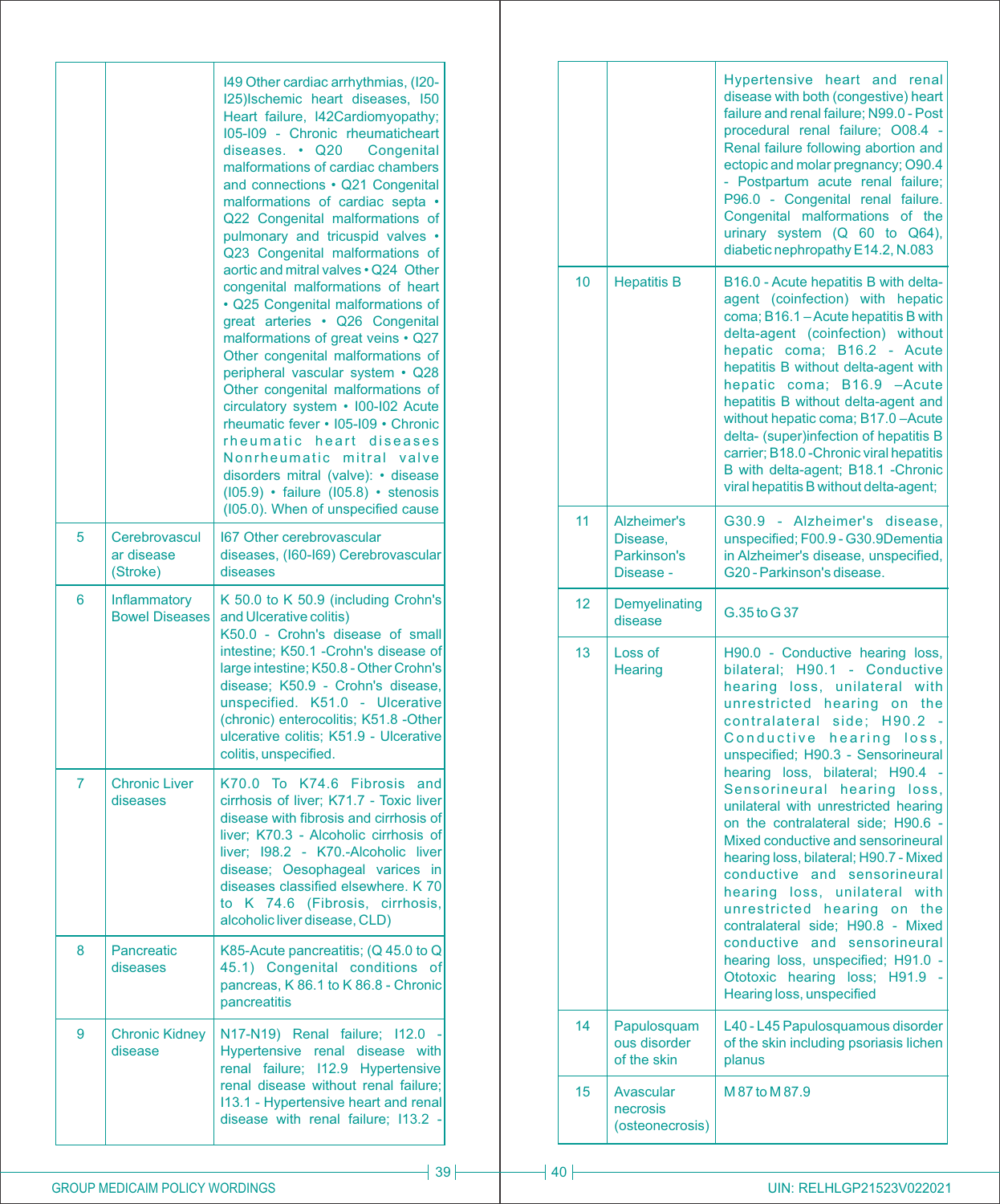| <b>Annexure-B Ombudsman list</b>                                                                                                                                                                                                                                                                                       |                                                                                                  |                                    |  |
|------------------------------------------------------------------------------------------------------------------------------------------------------------------------------------------------------------------------------------------------------------------------------------------------------------------------|--------------------------------------------------------------------------------------------------|------------------------------------|--|
| <b>Office Details</b>                                                                                                                                                                                                                                                                                                  | <b>Jurisdiction of</b><br><b>Office Union</b><br>Territory,<br>District)                         | Date Of<br><b>Taking</b><br>Charge |  |
| <b>AHMEDABAD - Shri Kuldip Singh</b><br>Office of the Insurance Ombudsman.<br>Jeevan Prakash Building, 6th floor,<br><b>Tilak Marg, Relief Road,</b><br>Ahmedabad - 380 001.<br>Tel.: 079 - 25501201/02/05/06<br>Email:<br>bimalokpal.ahmedabad@ecoi.co.in                                                             | Gujarat, Dadra<br>& Nagar Haveli,<br>Daman and Diu.                                              | 10/3/2019                          |  |
| <b>BENGALURU - Smt. Neerja Shah</b><br>Office of the Insurance Ombudsman<br>Jeevan Soudha Building,<br>PID No. 57-27-N-19, Ground Floor,<br>19/19, 24th Main Road, JP Nagar,<br>Ist Phase, Bengaluru - 560 078.<br>Tel.: 080 - 26652048 / 26652049<br>Email:<br>bimalokpal.bengaluru@ecoi.co.in                        | Karnataka                                                                                        | 4/23/2018                          |  |
| <b>BHOPAL - Shri Guru Saran</b><br><b>Shrivastava</b><br>Office of the Insurance Ombudsman,<br>Janak Vihar Complex, 2nd Floor,<br>6, Malviya Nagar, Opp. Airtel Office,<br>Near New Market,<br>Bhopal - 462 003.<br>Tel.: 0755 - 2769201 / 2769202<br>Fax: 0755 - 2769203<br>Email:<br>bimalokpal.bengaluru@ecoi.co.in | Madhya<br>Pradesh,<br>Chattisgarh                                                                | 5/24/2018                          |  |
| <b>BHUBANESHWAR - Shri Suresh</b><br><b>Chandra Panda</b><br>Office of the Insurance Ombudsman,<br>62, Forest park,<br>Bhubneshwar - 751 009.<br>Tel.: 0674 - 2596461 /2596455<br>Fax: 0674 - 2596429<br>Email:<br>bimalokpal.bhubaneswar@ecoi.co.in                                                                   | Orissa                                                                                           | 9/11/2019                          |  |
| <b>CHANDIGARH -</b><br><b>Dr. Dinesh Kumar Verma</b><br>Office of the Insurance Ombudsman,<br>S.C.O. No. 101, 102 & 103,<br>2nd Floor, Batra Building,<br>Sector 17 - D, Chandigarh-160 017.<br>Tel.: 0172 - 2706196 / 2706468<br>Fax: 0172 - 2708274<br>Email:<br>bimalokpal.chandigarh@ecoi.co.in                    | Punjab,<br>Haryana,<br><b>Himachal</b><br>Pradesh,<br>Jammu &<br>Kashmir,<br>Chandigarh          | 4/16/2018                          |  |
| <b>CHENNAI -</b><br><b>Shri M. Vasantha Krishna</b><br>Office of the Insurance Ombudsman,<br>Fatima Akhtar Court, 4th Floor,<br>453, Anna Salai, Teynampet,<br>CHENNAI - 600 018.<br>Tel.: 044 - 24333668 / 24335284<br>Fax: 044 - 24333664<br>Email:<br>bimalokpal.chennai@ecoi.co.in                                 | Tamil Nadu,<br>Pondicherry<br><b>Town and</b><br>Karaikal (which<br>are part of<br>Pondicherry). | 5/3/2018                           |  |

| <b>DELHI - Shri Sudhir Krishna</b><br>Office of the Insurance Ombudsman,<br>2/2 A, Universal Insurance Building,<br>Asaf Ali Road, New Delhi - 110 002.<br>Tel.: 011 - 23232481/23213504<br>Email: bimalokpal.delhi@ecoi.co.in                                                                                                  | <b>Delhi</b>                                                                                      | 9/12/2019 |
|---------------------------------------------------------------------------------------------------------------------------------------------------------------------------------------------------------------------------------------------------------------------------------------------------------------------------------|---------------------------------------------------------------------------------------------------|-----------|
| <b>GUWAHATI - Shri Kiriti .B. Saha</b><br>Office of the Insurance Ombudsman,<br>Jeevan Nivesh, 5th Floor,<br>Nr. Panbazar over bridge, S.S. Road,<br>Guwahati - 781001 (ASSAM).<br>Tel.: 0361 - 2632204 / 2602205<br>Email: bimalokpal.guwahati@ecoi.co                                                                         | Assam,<br>Meghalaya,<br>Manipur,<br>Mizoram,<br>Arunachal<br>Pradesh,<br>Nagaland and<br>Tripura. | 5/2/2018  |
| <b>HYDERABAD -</b><br><b>Shri I. Suresh Babu</b><br>Office of the Insurance Ombudsman,<br>6-2-46, 1st floor, "Moin Court",<br>Lane Opp. Saleem Function Palace,<br>A. C. Guards, Lakdi-Ka-Pool,<br>Hyderabad - 500 004.<br>Tel.: 040 - 67504123 / 23312122.<br>Fax: 040 - 23376599<br>Email:<br>bimalokpal.hyderabad@ecoi.co.in | Andhra<br>Pradesh,<br>Telangana,<br>Yanam and<br>part of Territory<br>of Pondicherry.             | 6/11/2018 |
| JAIPUR - Smt. Sandhya Baliga<br>Office of the Insurance Ombudsman,<br>Jeevan Nidhi - Il Bldg., Gr. Floor,<br>Bhawani Singh Marg,<br>Jaipur - 302 005.<br>Tel.: 0141 - 2740363<br>Email:<br>Bimalokpal.jaipur@ecoi.co.in                                                                                                         | Rajasthan                                                                                         | 4/13/2018 |
| <b>ERNAKULAM-</b><br><b>Ms. Poonam Bodra</b><br>Office of the Insurance Ombudsman,<br>2nd Floor, Pulinat Bldg.,<br>Opp. Cochin Shipyard, M. G. Road,<br>Ernakulam - 682 015.<br>Tel.: 0484 - 2358759 / 2359338<br>Fax: 0484 - 2359336<br>Email:<br>bimalokpal.ernakulam@ecoi.co.in                                              | Kerala,<br>Lakshadweep,<br>Mahe-a part of<br>Pondicherry.<br>Mahe-a part of<br>Pondicherry.       | 11/7/2018 |
| KOLKATA - Shri P. K. Rath<br>Office of the Insurance Ombudsman,<br>Hindustan Bldg. Annexe, 4th Floor,<br>4, C.R. Avenue, KOLKATA - 700072.<br>Tel.: 033 - 22124339 / 22124340<br>Fax: 033 - 22124341<br>Email: bimalokpal.kolkata@ecoi.co.in                                                                                    | West Bengal,<br>Sikkim,<br>Andaman &<br>Nicobar Islands.                                          | 9/30/2019 |
| <b>MUMBAI -</b><br><b>Shri Milind A. Kharat</b><br>Office of the Insurance Ombudsman,<br>3rd Floor, Jeevan Seva Annexe,<br>S. V. Road, Santacruz (W),<br>Mumbai - 400 054. Tel.: 022 -<br>26106552 / 26106960<br>Fax: 022 - 26106052<br>Email:<br>bimalokpal.mumbai@ecoi.co.in                                                  | Goa, Mumbai<br>Metropolitan<br>Region<br>excluding Navi<br>Mumbai &<br>Thane.                     | 5/4/2018  |